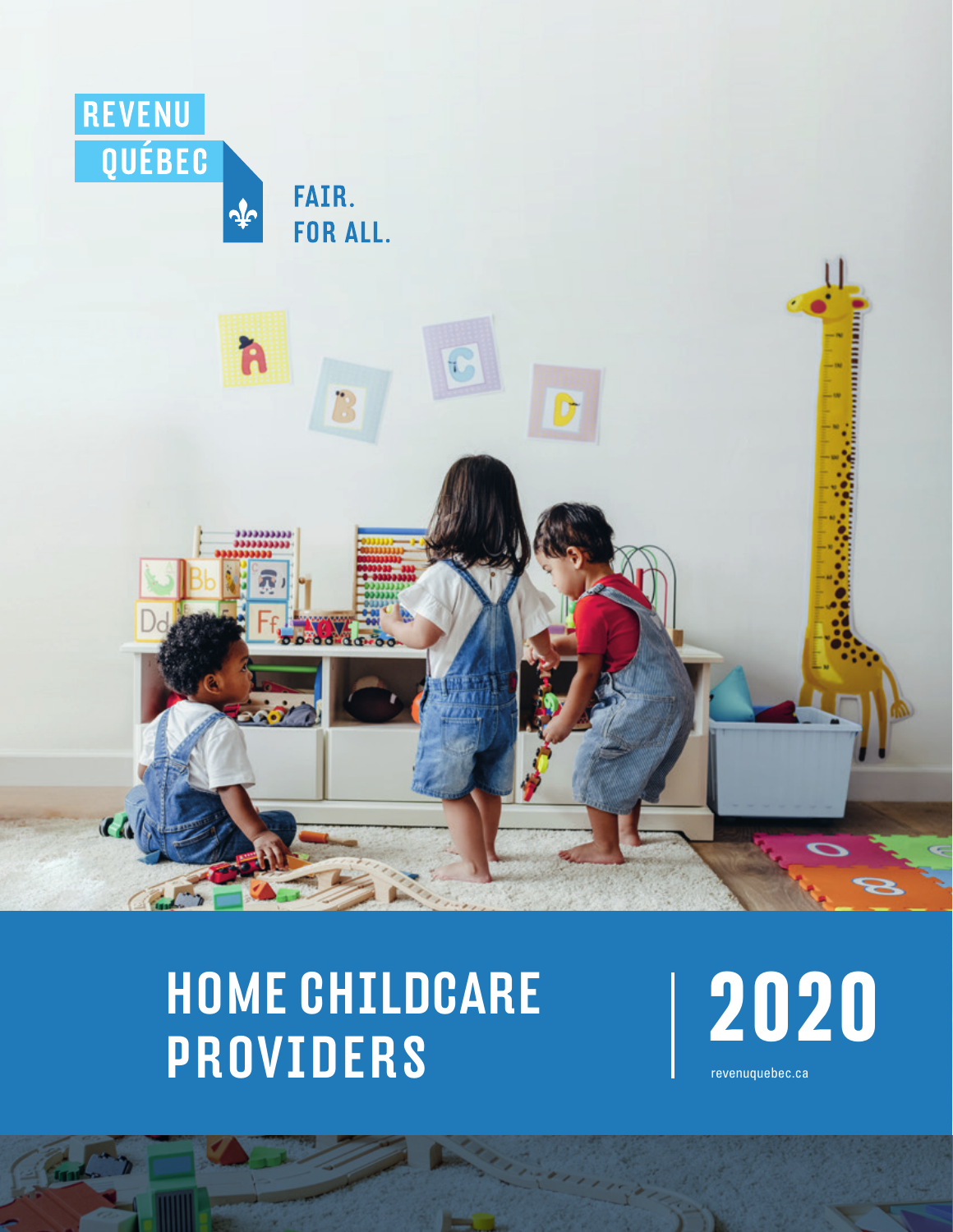# CHILDCARE SERVICES LIKE THE ONES YOU PROVIDE BENEFIT THOUSANDS OF FAMILIES.

We designed this document to help you fulfill your tax obligations.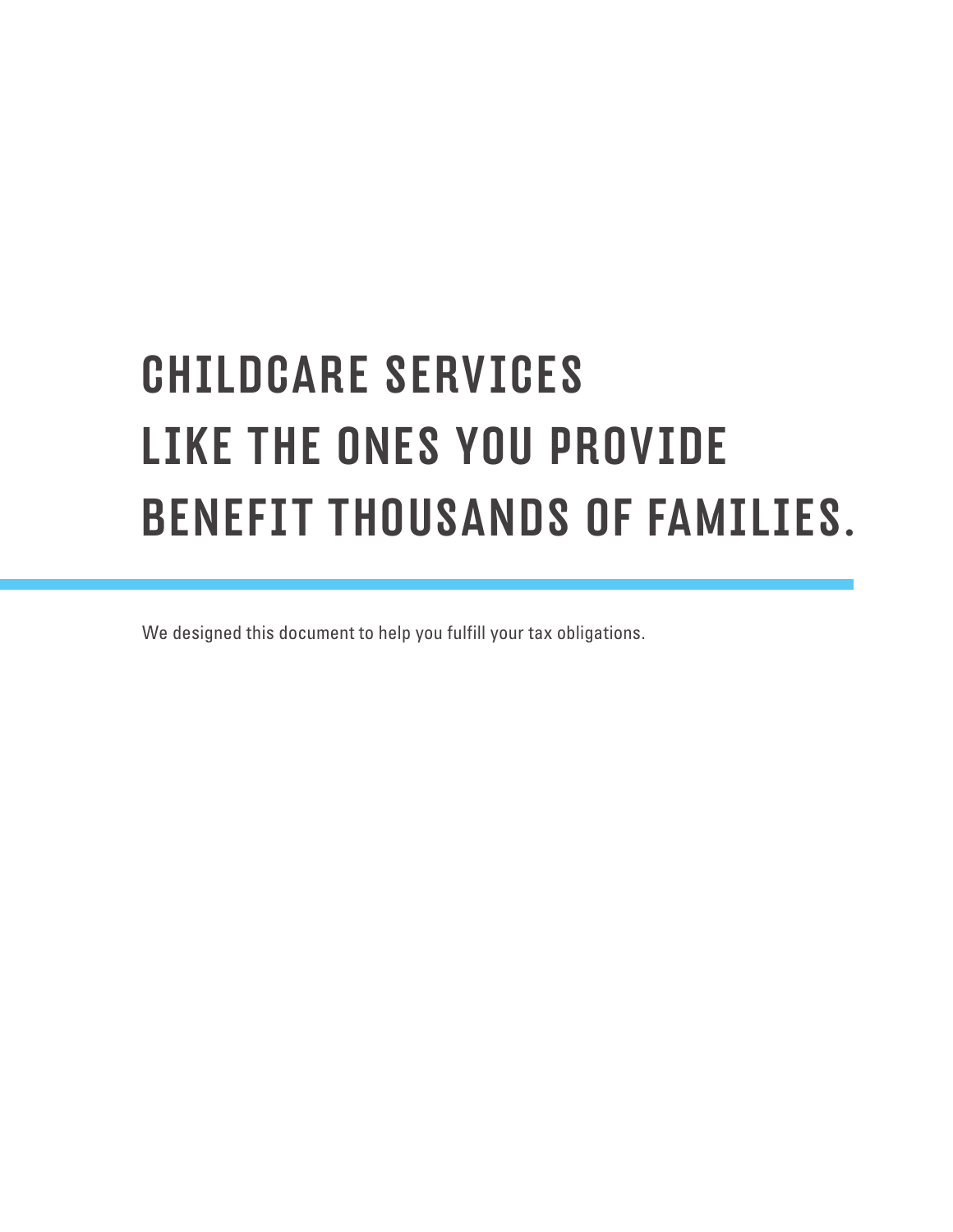# **CONTENTS**

| $\mathbf{1}$   | <b>General information</b>         |  |  |  |  |  |  |
|----------------|------------------------------------|--|--|--|--|--|--|
|                |                                    |  |  |  |  |  |  |
|                | 12                                 |  |  |  |  |  |  |
|                |                                    |  |  |  |  |  |  |
| 2 <sup>2</sup> | How to report your business income |  |  |  |  |  |  |
|                | 2.1                                |  |  |  |  |  |  |
|                | 2.2                                |  |  |  |  |  |  |
|                |                                    |  |  |  |  |  |  |
|                | Income                             |  |  |  |  |  |  |

## **4 [Expenses 11](#page-10-0)**

| 4.1  |          |                                                                               |  |  |  |  |  |
|------|----------|-------------------------------------------------------------------------------|--|--|--|--|--|
| 4.2  |          |                                                                               |  |  |  |  |  |
| 4.3  |          |                                                                               |  |  |  |  |  |
| 4.4  |          |                                                                               |  |  |  |  |  |
| 4.5  |          |                                                                               |  |  |  |  |  |
| 4.6  |          |                                                                               |  |  |  |  |  |
| 4.7  |          |                                                                               |  |  |  |  |  |
|      | 4.7.1    |                                                                               |  |  |  |  |  |
|      | 4.7.2    |                                                                               |  |  |  |  |  |
|      | 4.7.3    |                                                                               |  |  |  |  |  |
|      | 4.7.4    |                                                                               |  |  |  |  |  |
|      | 4.7.5    |                                                                               |  |  |  |  |  |
|      | 4.7.6    |                                                                               |  |  |  |  |  |
| 4.8  | Supplies |                                                                               |  |  |  |  |  |
|      | 4.8.1    |                                                                               |  |  |  |  |  |
|      | 4.8.2    |                                                                               |  |  |  |  |  |
| 4.9  |          |                                                                               |  |  |  |  |  |
| 4.10 |          |                                                                               |  |  |  |  |  |
| 4.11 |          |                                                                               |  |  |  |  |  |
| 4.12 |          |                                                                               |  |  |  |  |  |
|      | 4.12.1   | Use of property for the home childcare business and for personal purposes  20 |  |  |  |  |  |
|      | 4.12.2   |                                                                               |  |  |  |  |  |
|      | 4.12.3   |                                                                               |  |  |  |  |  |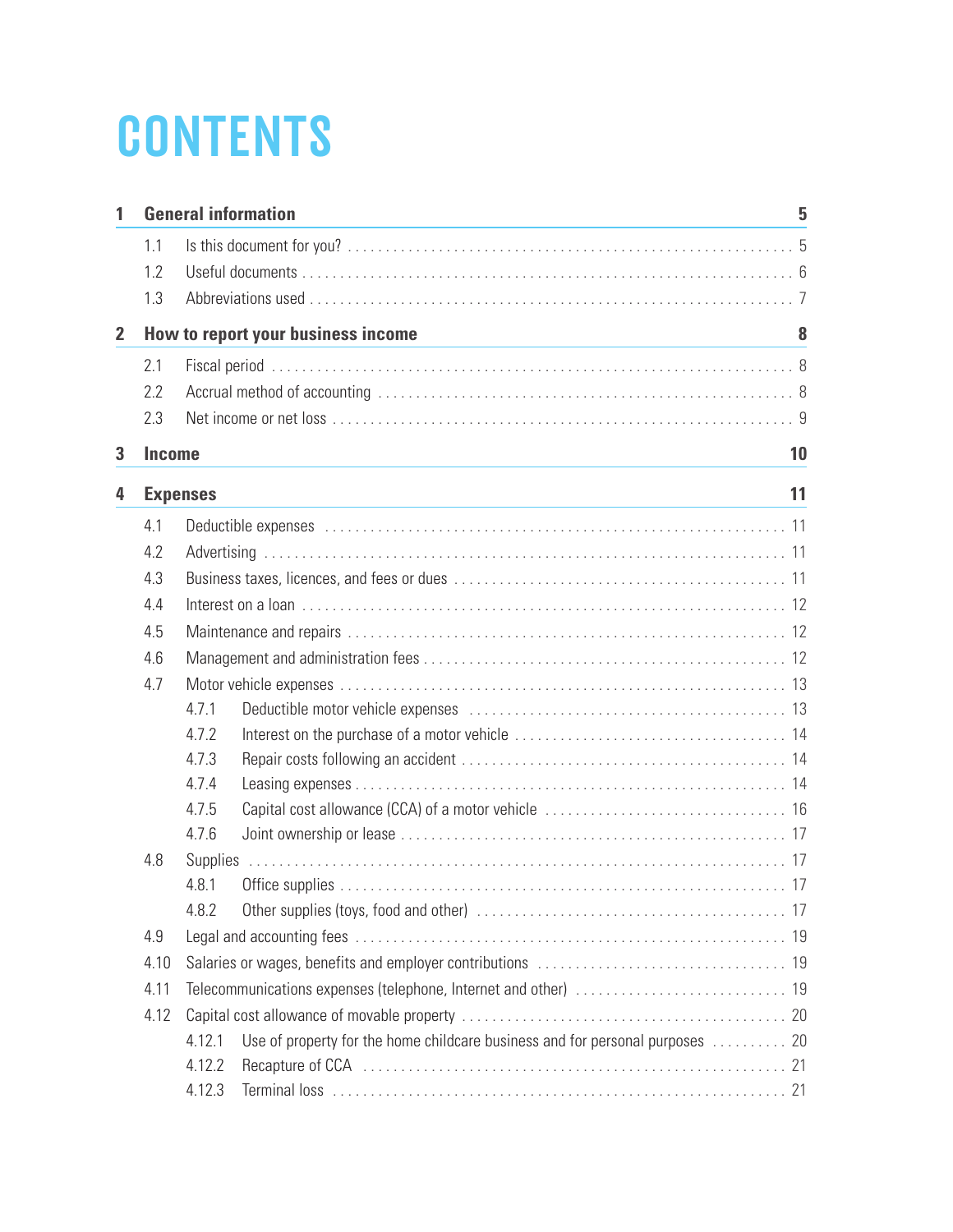|    | 4.13 |                                                                                              |    |
|----|------|----------------------------------------------------------------------------------------------|----|
|    |      | 4.13.1                                                                                       |    |
|    |      | 4.13.2                                                                                       |    |
|    | 4.14 |                                                                                              |    |
|    |      | Percentage of use of the home for the purposes of your home childcare business  23<br>4.14.1 |    |
|    |      | 4.14.2                                                                                       |    |
|    |      | 4.14.3                                                                                       |    |
| 5  |      | <b>Contribution and premium on income from self-employment</b>                               | 27 |
|    | 5.1  |                                                                                              |    |
|    | 5.2  |                                                                                              |    |
|    | 5.3  | Deduction for amounts contributed to the QPP and the QPIP on income from self-employment 27  |    |
| 6  |      | <b>Keeping records and supporting documents</b>                                              | 28 |
| 7  |      | <b>Issuing RL-24 slips or receipts</b>                                                       | 29 |
| 8  |      | <b>Instalment payments</b>                                                                   | 30 |
|    | 8.1  |                                                                                              |    |
|    | 8.2  |                                                                                              |    |
|    | 8.3  |                                                                                              |    |
| 9  |      | <b>Filing a partnership information return</b>                                               | 31 |
| 10 |      | <b>Filing deadline</b>                                                                       | 31 |

The information in this document does not constitute a legal interpretation of the *Taxation Act* or any other legislation. For further information, contact us at one of the numbers or addresses given at the end of this document.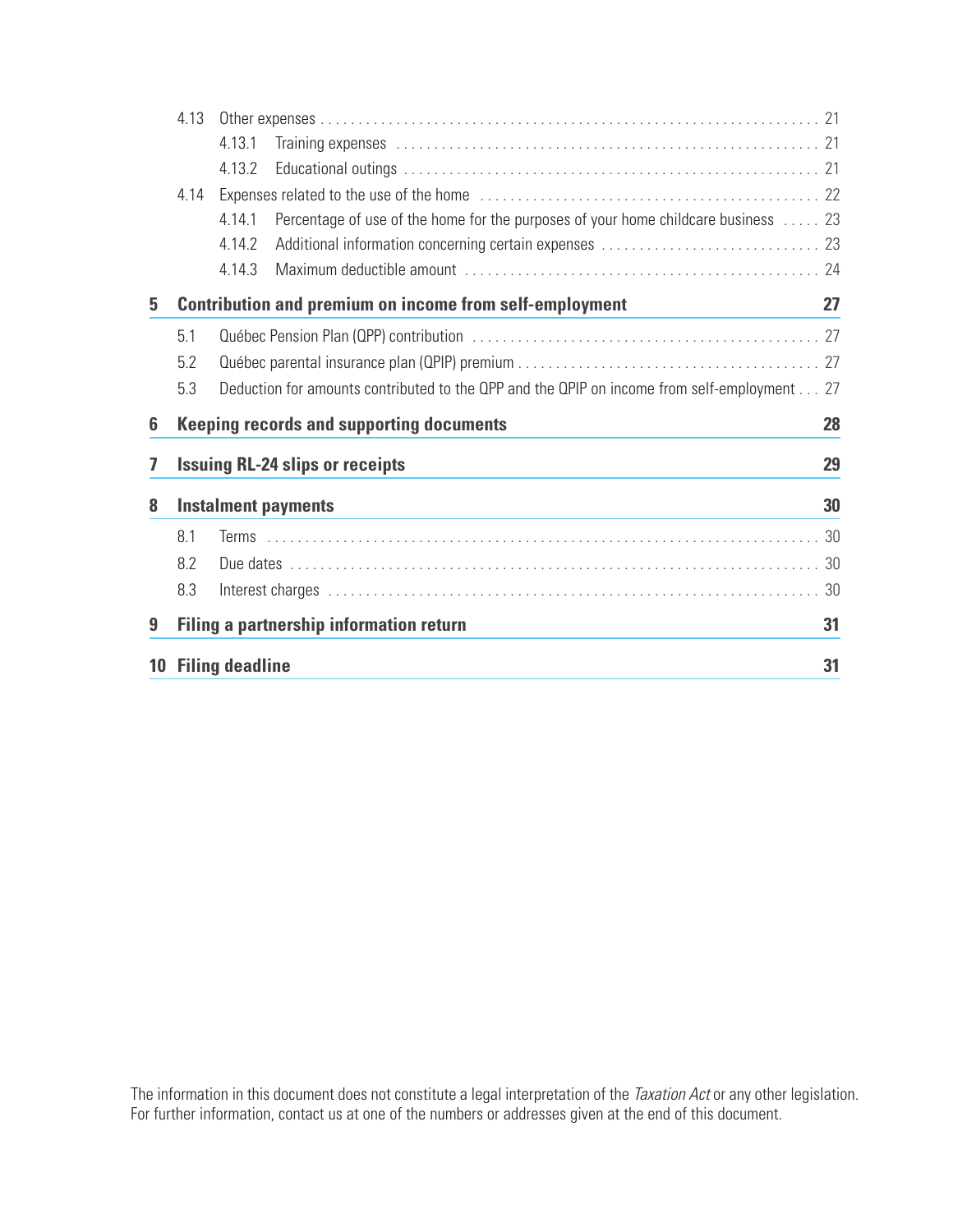## <span id="page-4-0"></span>1 GENERAL INFORMATION

## **1.1 Is this document for you?**

If you operate a home childcare business (that is, you provide childcare services in your home as a self-employed person), this document is for you. It contains information on how to calculate the business income to be entered on line 164 of your income tax return.

It also contains information on certain tax obligations you must fulfill as a self-employed person and as a person who provides home childcare services, including paying contributions and premiums for self-employed persons, keeping records and issuing RL-24 slips.

If you are a member of a partnership, see Part 9.

For more information on calculating business or professional income, see quide IN-155-V, Business and Professional Income.

#### **Are you self-employed?**

You are self-employed if you are recognized as a home childcare provider by an accredited home childcare coordinating office.

As a rule, you are also considered self-employed if you are responsible for the following:

- the number of hours you work:
- the rooms and supplies you use;
- the means you use to perform your duties as a childcare provider.

If you are self-employed, you can deduct expenses related to the childcare services you provide.

#### **GST and QST**

If you provide childcare and supervision to children 14 and under in your home for periods that are generally less than 24 hours per day, your services are exempt from the GST and the QST. Therefore, you **cannot** register for the GST and the QST. Consequently, you cannot bill GST and QST to parents, nor can you claim input tax credits or input tax refunds for GST and QST paid on your purchases.

For more information, see the following documents:

- IN-202-V, Registering with Revenu Québec
- IN-203-V, General Information Concerning the QST and the GST/HST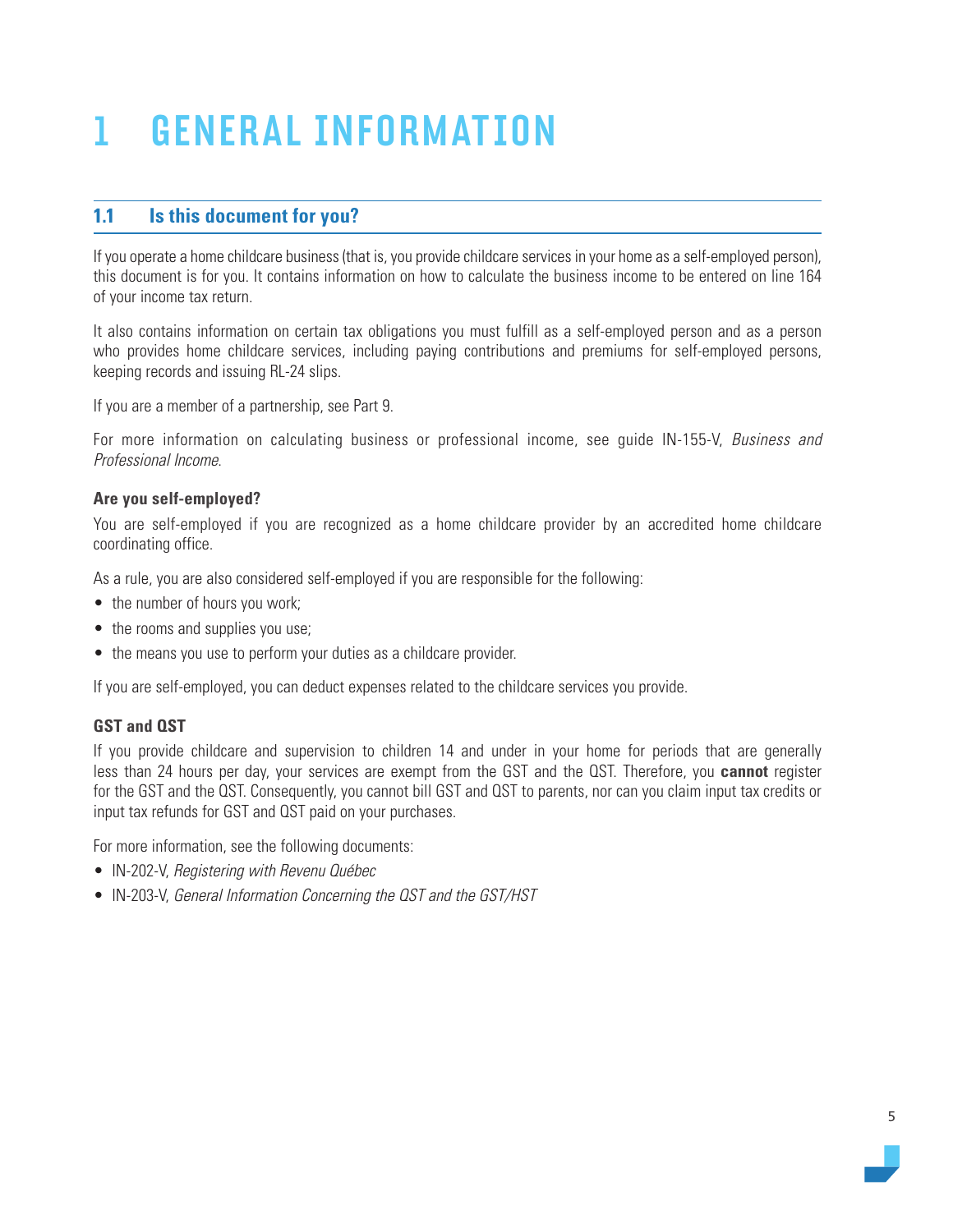## <span id="page-5-0"></span>**1.2 Useful documents**

The following is a complete list of the documents that are referred to in this publication and that you may find useful. These documents are available on our website at [revenuquebec.ca](https://www.revenuquebec.ca/en/).

#### **Forms and guides**

| <b>RL-24</b>     | <i>Relevé 24 – Frais de garde d'enfants</i> (see courtesy translation RL-24-T) |
|------------------|--------------------------------------------------------------------------------|
| <b>RL-24.S-V</b> | RL-24 Summary: Childcare Expenses                                              |
| $TP-1-V$         | Income tax return, schedules and guide                                         |
| $TP-1.R-V$       | Request for an Adjustment to an Income Tax Return                              |
| TP-80-V          | <b>Business or Professional Income and Expenses</b>                            |
| TP-80.1-V        | Calculation of Business or Professional Income, Adjusted to December 31        |
| TP-600-V         | Partnership Information Return                                                 |
| TP-600.G-V       | Guide to Filing the Partnership Information Return                             |
| TP-1012.A-V      | Carry-Back of a Loss                                                           |
| TP-1026-V        | Calculation of Instalment Payments to Be Made by Individuals                   |
|                  | TP-1086.R.23.12-V Costs Incurred for Work on an Immovable                      |
| TP-1015.G-V      | <b>Guide for Employers: Source Deductions and Contributions</b>                |

#### **Other documents**

| IN-103-V | Refundable Tax Credit for Childcare Expenses           |
|----------|--------------------------------------------------------|
| IN-105-V | Instalment Payments of Income Tax                      |
| IN-106-V | Recourse for Your Tax-Related Problems                 |
| IN-120-V | Capital Gains and Losses                               |
| IN-155-V | <b>Business and Professional Income</b>                |
| IN-202-V | Registering with Revenu Québec                         |
| IN-203-V | General Information Concerning the QST and the GST/HST |
| IN-253-V | Taxable Benefits                                       |
| IN-300-V | Self-Employment and Taxation                           |
| 111.2211 | Nou Dusingson and Tourion                              |

IN-307-V New Businesses and Taxation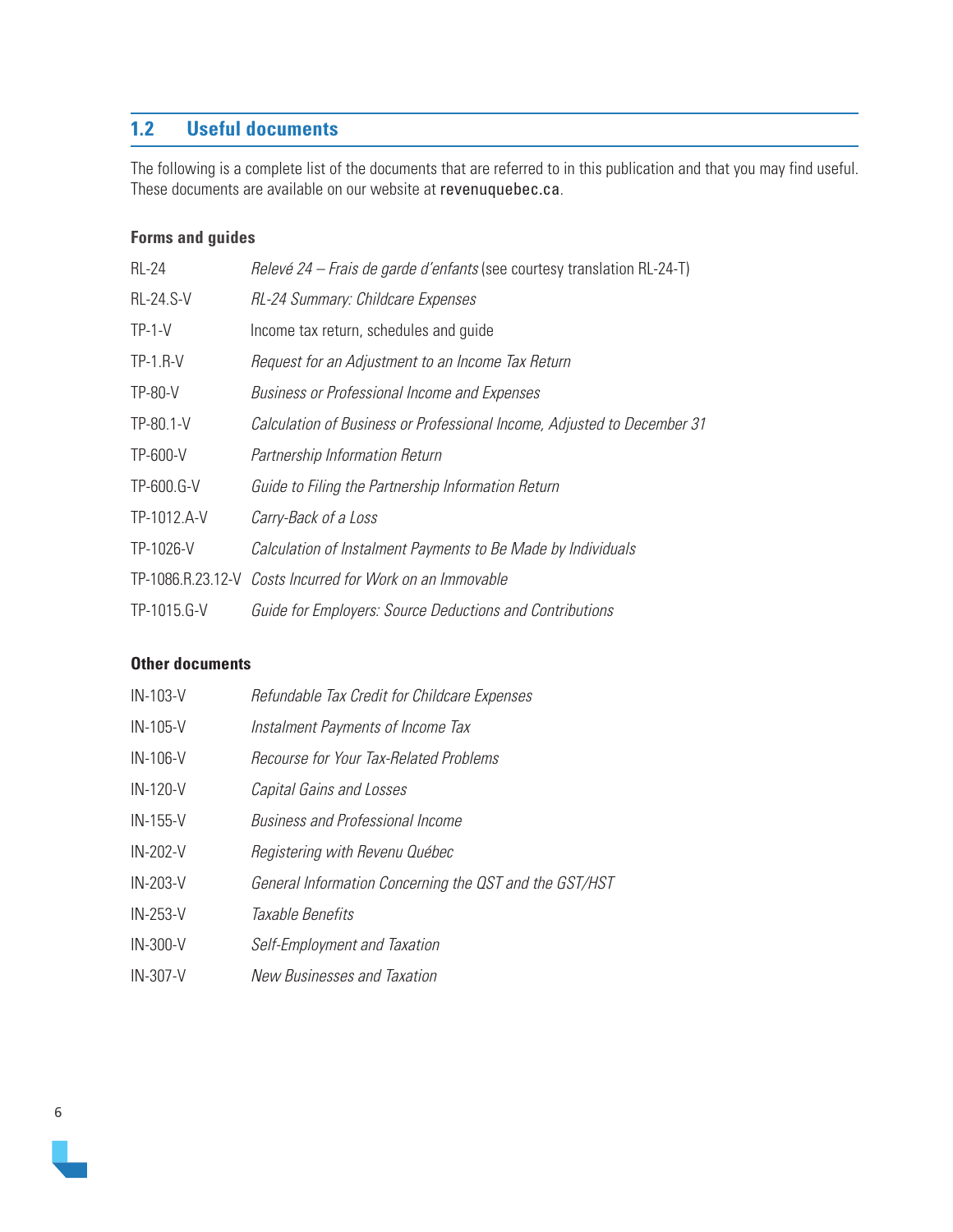## <span id="page-6-0"></span>**1.3 Abbreviations used**

- CCA Capital cost allowance
- FMV Fair market value
- GST Goods and services tax
- HST Harmonized sales tax
- QPIP Québec parental insurance plan
- QPP Québec Pension Plan
- QST Québec sales tax
- UCC Undepreciated capital cost

All childcare providers who provide childcare to more than six children must hold a permit from the Ministère de la Famille or be recognized by an accredited home childcare coordinating office, whether or not they offer subsidized childcare spaces. Otherwise, they are operating illegally.<sup>1</sup>

<sup>1.</sup> This requirement does not apply to the exceptions provided for under section 2 of the Educational Childcare Act.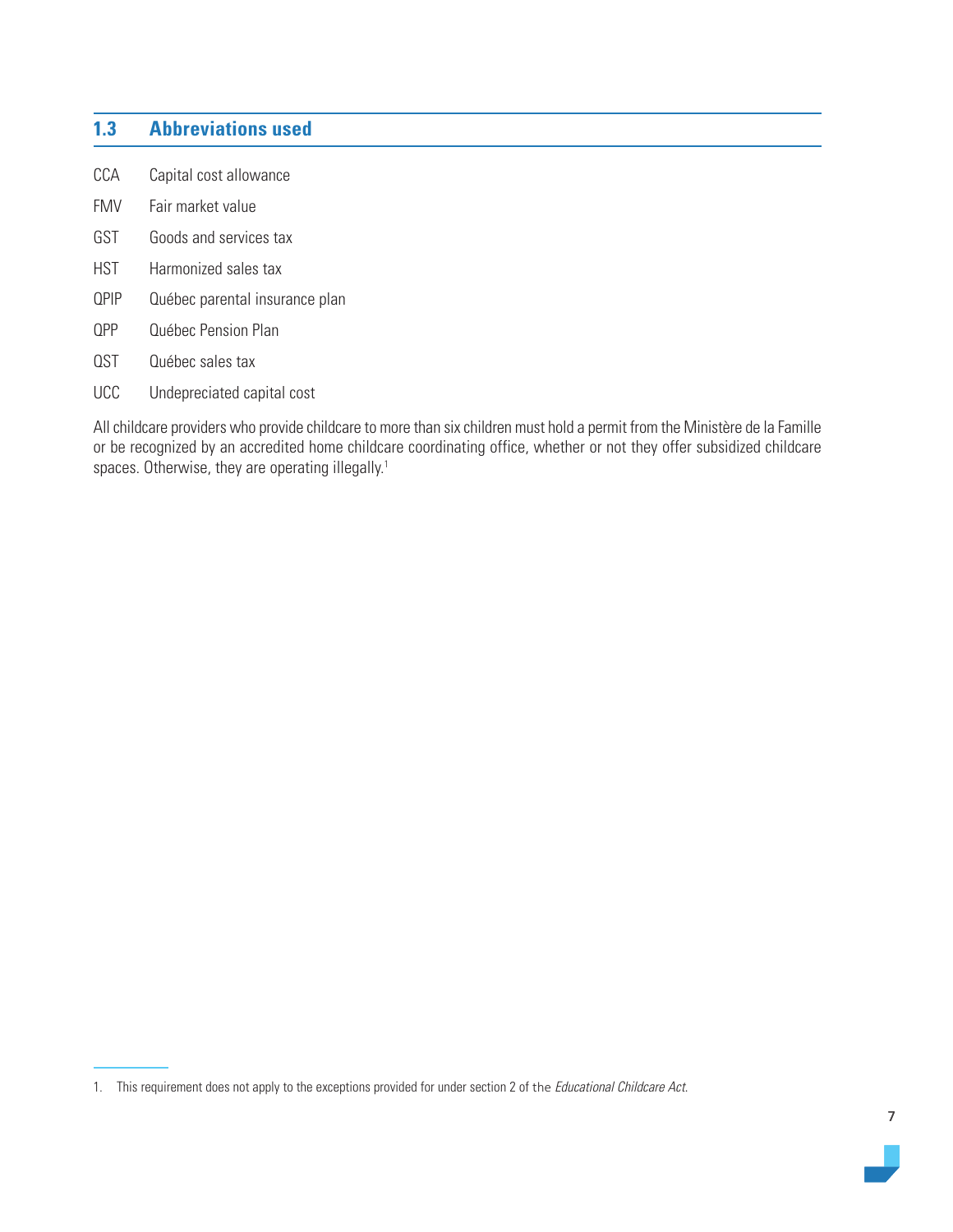## <span id="page-7-0"></span>2 HOW TO REPORT YOUR BUSINESS INCOME

You must enter the net business income (or loss) from the home childcare business you operate on line 164 of your income tax return and line 22 of Schedule L. The net income (or loss) must first be calculated for the fiscal period using the accrual method of accounting. If the fiscal period ends on a date other than December 31, the calculations must be adjusted.

## **2.1 Fiscal period**

#### **Fiscal period**

A period of no more than one year, at the end of which the person carrying on a business closes the records and prepares financial statements.

#### NOTE

A fiscal period cannot be longer than 12 months, but can be shorter in the year in which a business begins or ceases its activities.

In every situation, the fiscal period end date for both the Québec and federal income tax returns must be the same.

Normally, the fiscal period of a business must end on December 31. However, if you make an election to have a fiscal period end on a date other than December 31 for the purposes of your federal income tax return, you must use this same date for Québec income tax purposes.

If the fiscal period ends on a date other than December 31, the business must add to its income the estimated income for the period between the end date of the fiscal period and January 1 of the following year. The estimated income added for a year is subtracted from the business income calculated for the following year. To calculate this estimated income, complete form TP-80.1-V, Calculation of Business or Professional Income, Adjusted to December 31.

See quide IN-155-V, Business and Professional Income, if your fiscal period ends on a date other than December 31 because of the election you made for federal income tax return purposes, or if you wish to revoke your election to have an end date other than December 31 in order to elect December 31 as the end date for your fiscal period.

## **2.2 Accrual method of accounting**

You must use the accrual method of accounting to report your business income. This method consists of:

- reporting all income for the fiscal period during which it was earned, regardless of whether you have actually received the income; and
- deducting all expenses for the fiscal period during which they were incurred, regardless of whether you have actually paid the expenses.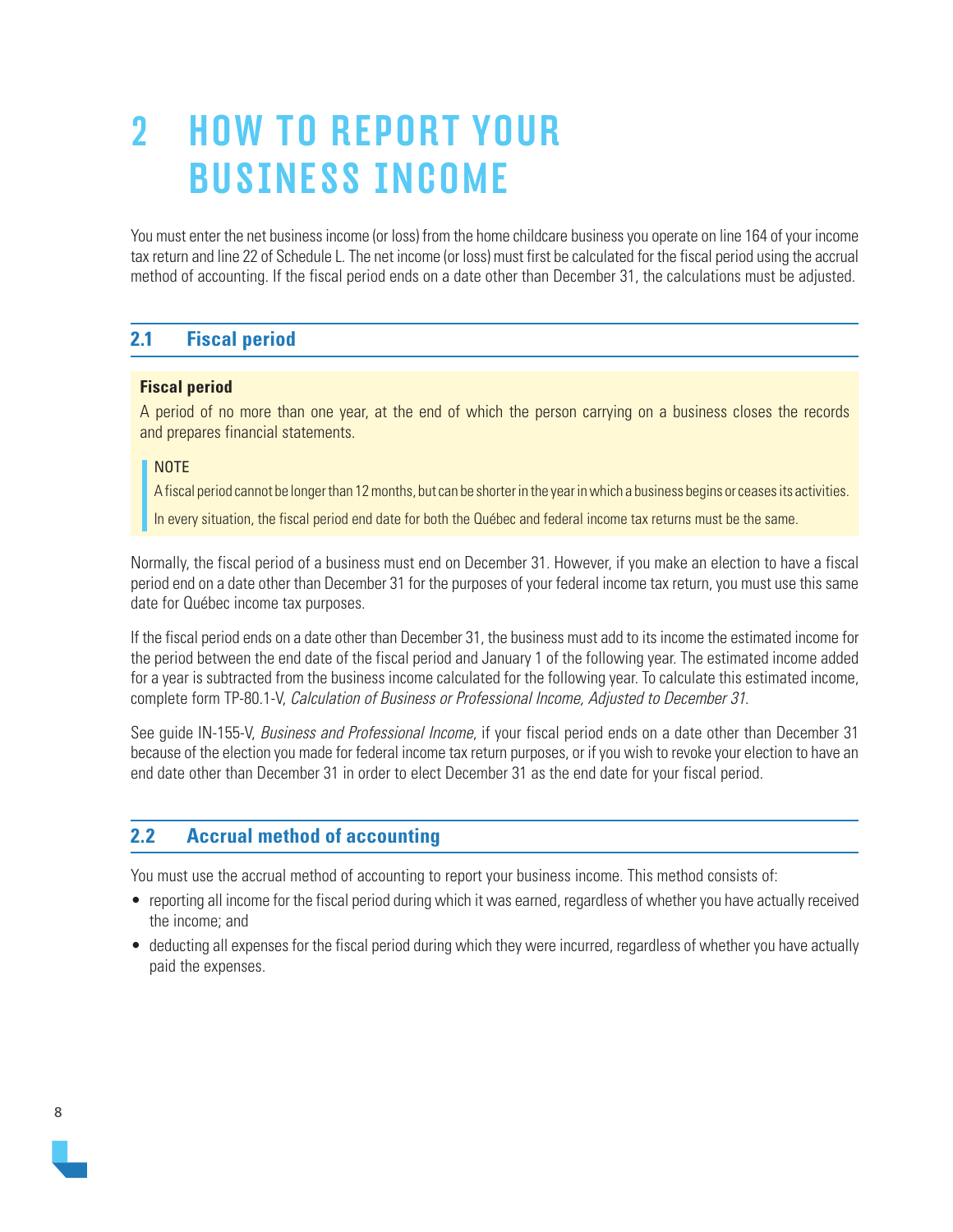## <span id="page-8-0"></span>**2.3 Net income or net loss**

To calculate your net business income (or loss), you can use form TP-80-V, Business or Professional Income and Expenses, and enclose it with your income tax return. If you choose not to use the form, enclose your financial statements with your income tax return.

#### NOTE

If you use form TP-80-V, enter **industry code 624410** on line 34 of the form.

You must also enclose with your income tax return form TP-80.1-V, Calculation of Business or Professional Income, Adjusted to December 31, if your fiscal period ends on a date other than December 31. For more information, see guide IN-155-V, Business and Professional Income.

The net income or net loss you must enter on line 22 of Schedule L and line 164 of your income tax return is the result of the following calculation:

| Income<br>(from childcare)<br>earned during<br>the fiscal period<br>ending in 2020 <sup>2</sup> | $\overline{\phantom{0}}$ | Deductible expenses <sup>3</sup><br>incurred during the fiscal<br>period ending in 2020<br>to allow you to earn<br>the income | $+$ | Estimated additional<br>income to be included<br>in 2020 if your fiscal<br>period ends on a date<br>other than December 314 |  | Estimated additional<br>income included in 2019<br>if your fiscal period<br>ends on a date<br>other than December 31 <sup>4</sup> |
|-------------------------------------------------------------------------------------------------|--------------------------|-------------------------------------------------------------------------------------------------------------------------------|-----|-----------------------------------------------------------------------------------------------------------------------------|--|-----------------------------------------------------------------------------------------------------------------------------------|
|-------------------------------------------------------------------------------------------------|--------------------------|-------------------------------------------------------------------------------------------------------------------------------|-----|-----------------------------------------------------------------------------------------------------------------------------|--|-----------------------------------------------------------------------------------------------------------------------------------|

The amount of a loss must be preceded by a minus sign (–) in your income tax return, and subtracted rather than added. As a rule, if the amount of the loss is higher than your total income from other sources, you can use all or part of the excess to reduce your income for previous or subsequent years. If you wish to use a loss to reduce your income from previous years, complete form TP-1012.A-V, Carry-Back of a Loss, and send it to us. **Note that you must file the form separately from your income tax return**.

<sup>2.</sup> You must enter the amount of income on line 12 of Schedule L. See Part 3 for information on the type of income to be included in the calculation of your business income from your home childcare business.

<sup>3.</sup> These expenses are incurred to enable you to earn income from providing childcare. The most common types are presented in Part 4.

<sup>4.</sup> If your fiscal period ends on a date other than December 31, see guide IN-155-V, Business and Professional Income.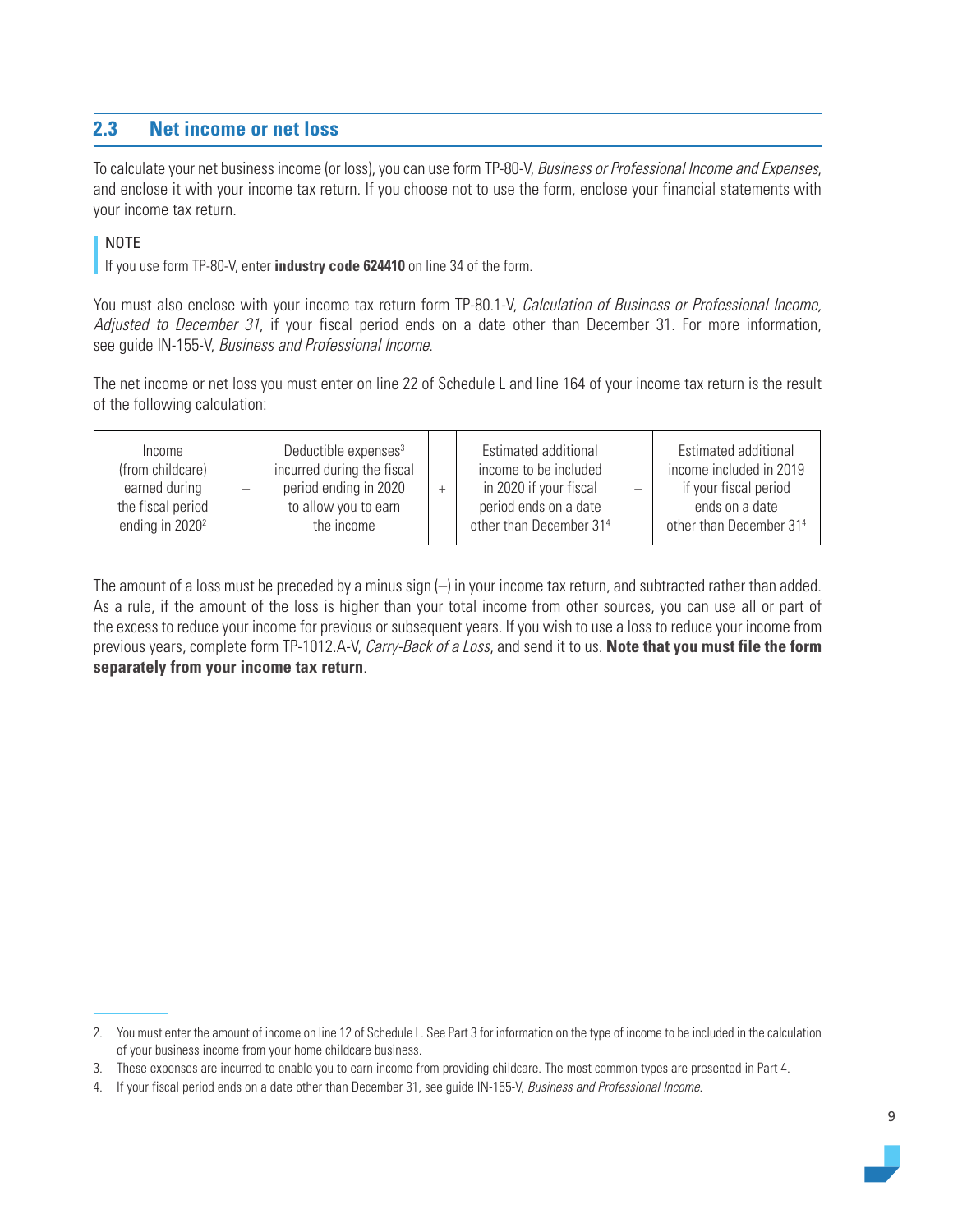<span id="page-9-0"></span>

## 3 INCOME

In the calculation of your business income, you must include all the income you earned in a fiscal period from providing childcare services, including:

- amounts paid and amounts payable by the parents (for example, the contribution set by the government, registration fees, fees for statutory holidays or vacation days during which the home childcare business is closed, late pick-up fees and fees for additional business hours the business is not required to offer);
- all government subsidies you receive (or are entitled to receive) to operate your home childcare business.

Do not include subsidies received to buy depreciable property (for example, office equipment) in your income from a home childcare business. These subsidies must instead be used to reduce the capital cost of the property that is used to calculate capital cost allowance (see section 4.12).

An RL-27 slip indicating the total amount of government subsidies you received during the year will be sent to you by the end of February.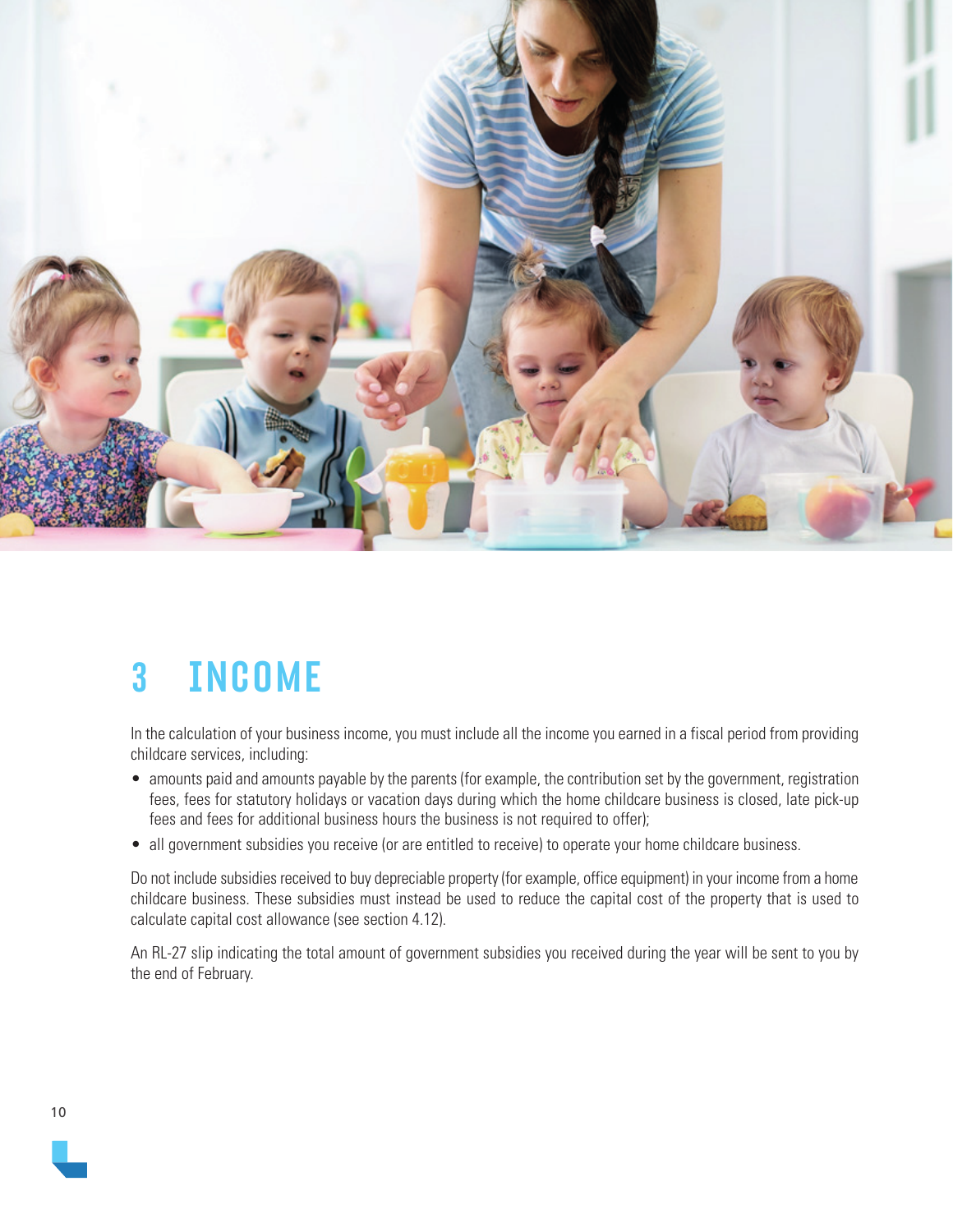## <span id="page-10-0"></span>4 EXPENSES

## **4.1 Deductible expenses**

In general, **you can deduct**, in calculating your business income, any **reasonable** expense incurred during the fiscal period to earn business income from providing childcare, unless the expense does not qualify for a deduction under the Taxation Act. **Non-deductible** expenses include:

- investments:
- capital expenditures, such as the cost of purchasing office equipment (see section 4.12);
- expenses incurred to establish your business before operations actually begin;
- union or professional dues and membership fees paid to certain clubs (see section 4.3);
- personal expenses, such as:
	- food and products consumed by you or your family (see section 4.8.2), and
	- the cost of personal products or services (clothing, hairdressing, personal hygiene).

If an expense is incurred both for the home childcare business and for personal purposes, you must make a reasonable allocation between business use and personal use. Only the portion used for home childcare business purposes can be deducted.

The sections that follow outline the most common expenses that an individual who operates a home childcare business is likely to incur. For more information on the expenses that an individual operating a home childcare business can deduct, see guide IN-155-V, Business and Professional Income.

## **4.2 Advertising**

You can generally deduct expenses incurred to advertise your home childcare business, such as the cost of:

- radio, television and newspaper ads; and
- business cards.

## **4.3 Business taxes, licences, and fees or dues**

You can deduct the fees paid for licences and permits required to carry on your home childcare business.

However, **you cannot deduct**:

- dues paid to an association of home childcare providers recognized under the Act respecting the representation of certain home childcare providers and the negotiation process for their group agreements; or
- dues paid to a professional association for the purposes of maintaining a professional status recognized by law.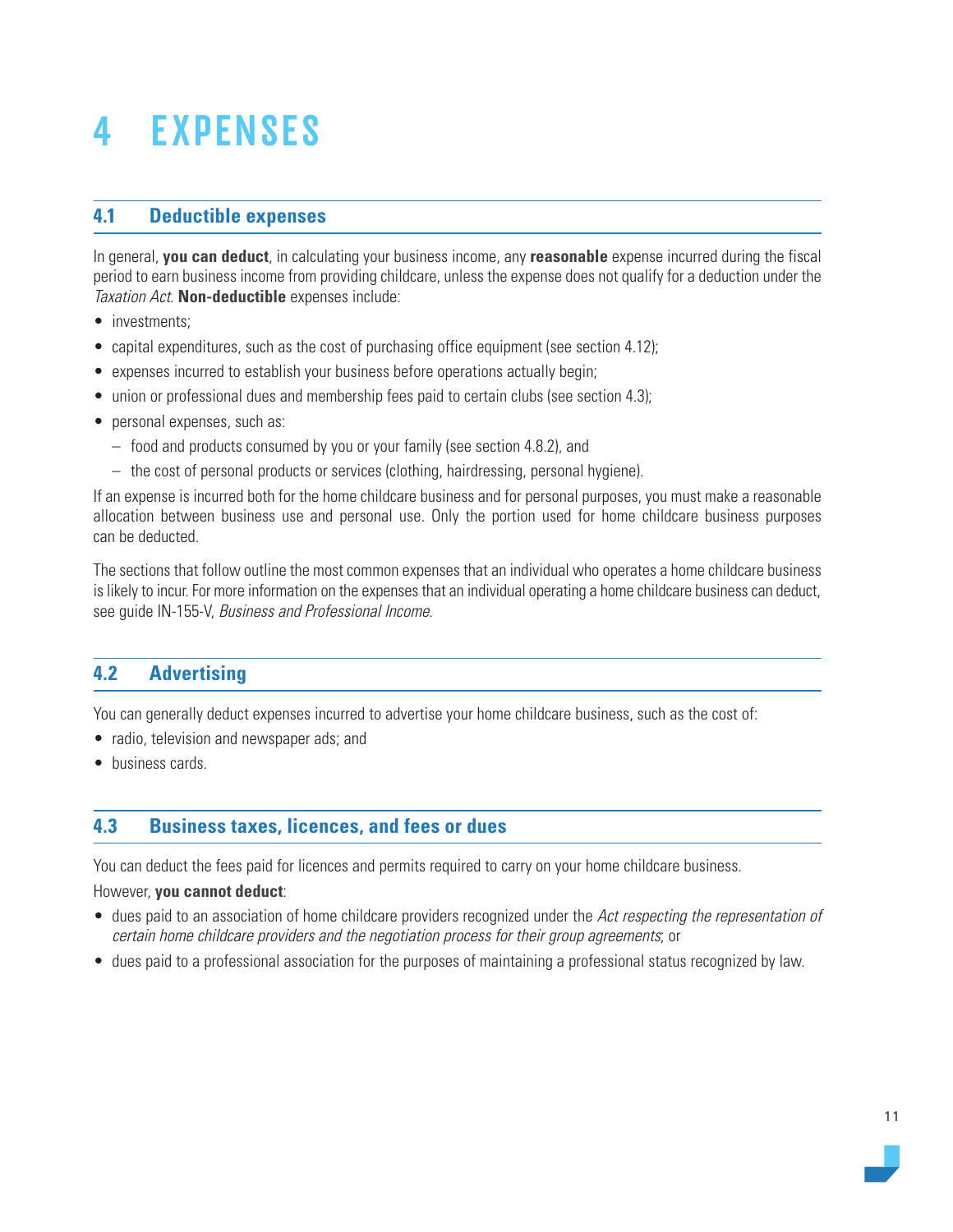<span id="page-11-0"></span>These fees and dues entitle you to non-refundable tax credits, which reduce the amount of income tax payable (line 397 of the income tax return).

In addition, **you cannot deduct membership fees or dues paid to a club** whose main purpose is to offer its members dining, recreational or sporting facilities, **unless** they are offered to an employee:

- as a gift for a special occasion (Christmas, a birthday, a wedding or a similar occasion); or
- as a reward for certain accomplishments (such as reaching a certain number of years of service).

Gifts and rewards offered to an employee constitute taxable benefits for the employee. Therefore, you must add them to the employee's salary.

For more information on gifts and rewards offered to employees, see quide IN-253-V, Taxable Benefits.

## **4.4 Interest on a loan**

As a rule, you can deduct interest that you must pay on a loan taken out to carry on a business or in order to purchase property to be used in the business. For information about interest on the purchase of a motor vehicle, see section 4.7.2. For information on mortgage interest, see section 4.14.

## **4.5 Maintenance and repairs**

You can deduct the cost of labour and equipment required for the maintenance and repair of movable property used to earn your business income. However, you cannot deduct:

- the value of work you do yourself; or
- the cost of making an addition or improvement to the property for the purpose of increasing its normal value.

Costs incurred to increase property value are not considered deductible expenses in the calculation of business income. Instead, they must be added to the cost of the property. Each year, you can claim capital cost allowance for a portion of the cost of the property (see section 4.12).

For information about the maintenance and repair of your home (including the land), see sections 4.14 and 4.14.2.

## **4.6 Management and administration fees**

You can deduct management and administration fees as well as bank charges incurred to carry on your home childcare business. These fees do not include employee salaries, rent or property taxes. For information on employee salaries, rent or property taxes, see sections 4.10 and 4.14.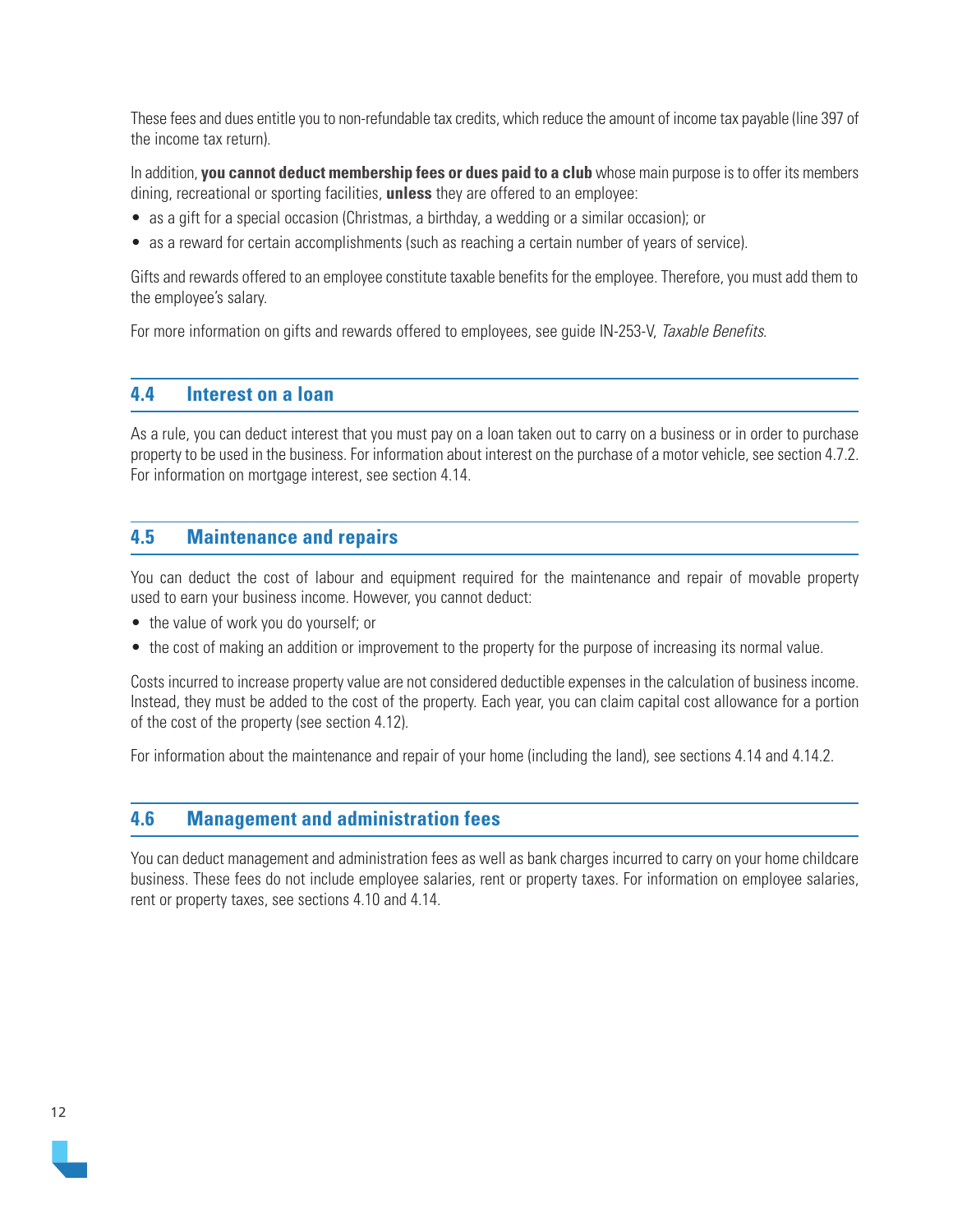## <span id="page-12-0"></span>**4.7 Motor vehicle expenses**

You can deduct certain expenses related to a motor vehicle used for the purposes of your home childcare business. However, if the vehicle you use is an **automobile**, a limit may apply to the amounts you can deduct as interest, leasing expenses and capital cost allowance. It is therefore important to determine the type of vehicle for which you are claiming a deduction. See the definitions below.

#### **Motor vehicle**

An automotive vehicle designed or adapted for use on public roads and streets.

#### **Automobile**

A motor vehicle that is used to carry individuals and that has a seating capacity for not more than the driver and eight passengers.

The following vehicles are **not** considered to be automobiles:

- a bus used in a business of transporting passengers;
- a pickup truck, van or similar vehicle that, in the taxation year in which it is acquired, is used entirely or almost entirely (90% or more) to transport goods, equipment or passengers in order to earn or produce income;
- a pickup truck, van or similar vehicle that has a seating capacity for not more than the driver and two passengers and that, in the taxation year in which it is acquired, is used primarily (more than 50%) to transport goods or equipment in order to earn or produce income.

## **4.7.1 Deductible motor vehicle expenses**

The **expenses related to the use** of a motor vehicle **that you can deduct** are listed below. Multiply the expenses marked with an asterisk (\*) by the percentage of use of the vehicle for the purpose of your home childcare business, where you use it for both business and personal purposes (for example, to provide for the needs of your family or for yourself, outside of the business hours of your home childcare business):

- registration fees;\*
- the cost of a driver's licence;\*
- additional insurance premiums related to the fact that you use the vehicle for the purposes of your home childcare business;
- other insurance premiums;\*
- interest (see section 4.7.2);\*
- fuel costs:\*
- maintenance and repair costs other than those incurred following an accident (for example, car wash, lubrication, tune-ups);\*
- repair costs incurred following an accident that occurred in the performance of your activities (see section 4.7.3);
- parking fees incurred in the performance of your activities;
- leasing expenses (see section 4.7.4);\*
- capital cost allowance (see section 4.7.5).\*

If you use more than one motor vehicle for the purposes of your home childcare business, the expenses for each vehicle must be calculated separately.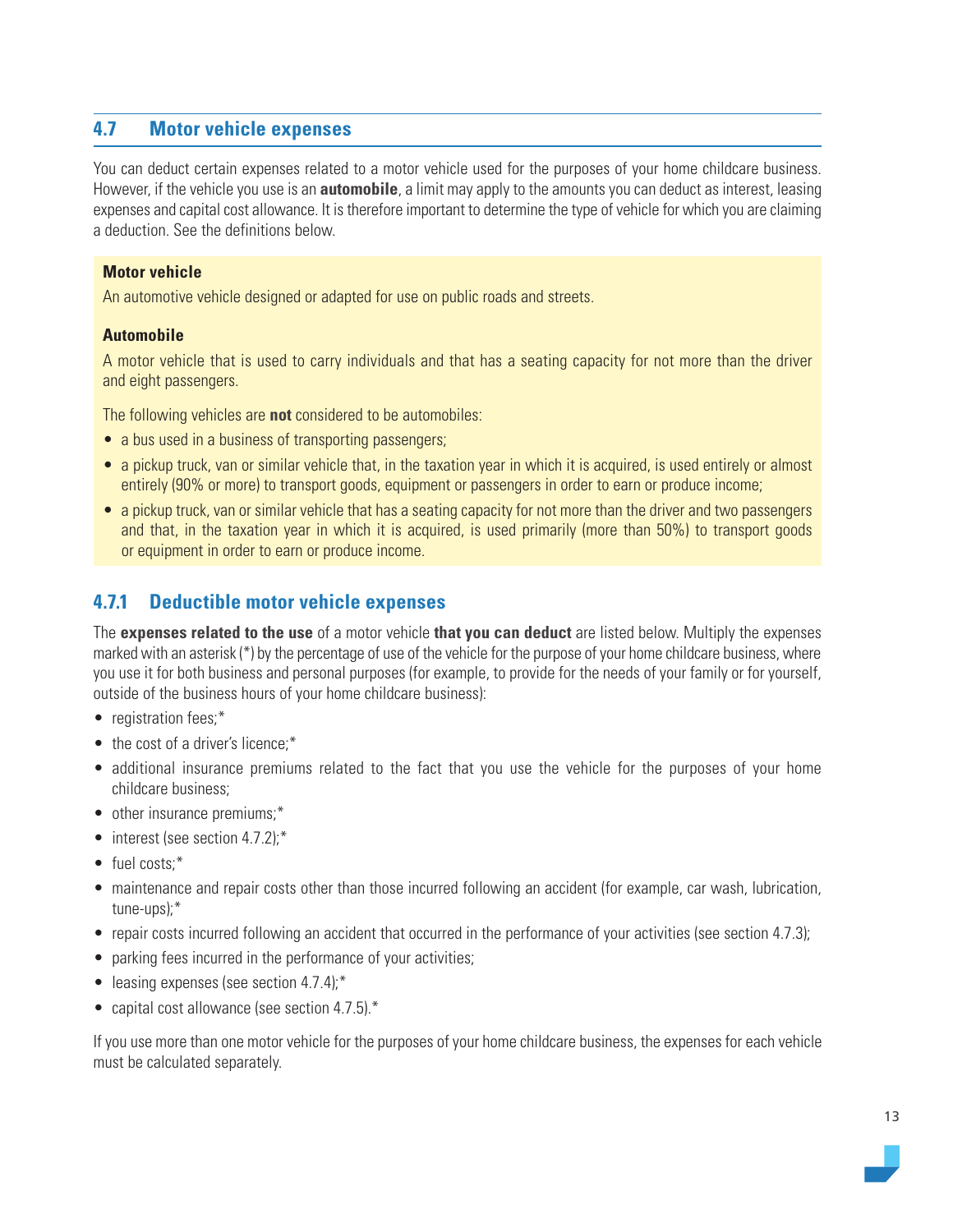#### <span id="page-13-0"></span>**Determining the percentage of use of the vehicle for the purposes of your home childcare business**

If you use the vehicle both for your home childcare business and for personal purposes, you must determine the percentage of business use of the vehicle in order to calculate the deductible amount. This percentage is determined first on the basis of the ratio between the number of kilometres travelled for the purposes of your home childcare business in your fiscal period and the total kilometres travelled in that fiscal period. Then, as mentioned previously, multiply the expenses marked with an asterisk by the percentage as calculated above. If the expenses are subject to a limit (as is the case for interest fees, leasing expenses and capital cost allowance relating to a vehicle), you must take the limit into account when determining the expenses, then apply the percentage of business use of the vehicle.

#### NOTE

If you **occasionally** use your vehicle for the purposes of your home childcare business (for example, for occasional outings to the park or zoo), it is not necessary to determine the percentage of business use of the vehicle. You can deduct the fuel costs and other costs (for example, parking fees) incurred for each trip.

You must **keep a logbook of all trips** made during the fiscal period. Specify, for each trip, the destination, the reason for the trip and the number of kilometres travelled. Keeping a logbook is the best way to substantiate the number of kilometres taken into account to determine the percentage of use made for the purposes of your home childcare business. **Note that you can keep a sample logbook instead of a full logbook (see Part 6).**

## **4.7.2 Interest on the purchase of a motor vehicle**

You can deduct the interest paid on a loan contracted to purchase a motor vehicle that you use for the purposes of your home childcare business. However, in the case of an **automobile** (see the definition in section 4.7), the deduction of interest paid on the loan is limited to \$10 per day for an automobile purchased after 2000.

#### NOTE

If you use the vehicle both for your home childcare business and for personal purposes, apply the percentage of use of the vehicle for the purposes of your home childcare business to the deduction of interest.

## **4.7.3 Repair costs following an accident**

Repair costs incurred following an accident, whether to repair damage to the vehicle you were driving or to the property of another person, are fully deductible. However, you must have been using the vehicle for business purposes at the time of the accident. Repair costs do not include costs for which you were reimbursed or are entitled to be reimbursed pursuant to an insurance claim or a claim in damages, unless the amount of the reimbursement is included in your income.

**Repair costs are not deductible** if the vehicle was being used for personal purposes at the time of the accident.

## **4.7.4 Leasing expenses**

If you lease **an automobile** (see the definition in section 4.7), the leasing expenses you can deduct are limited. To determine the amount of eligible leasing expenses, complete the work chart on the next page for each automobile.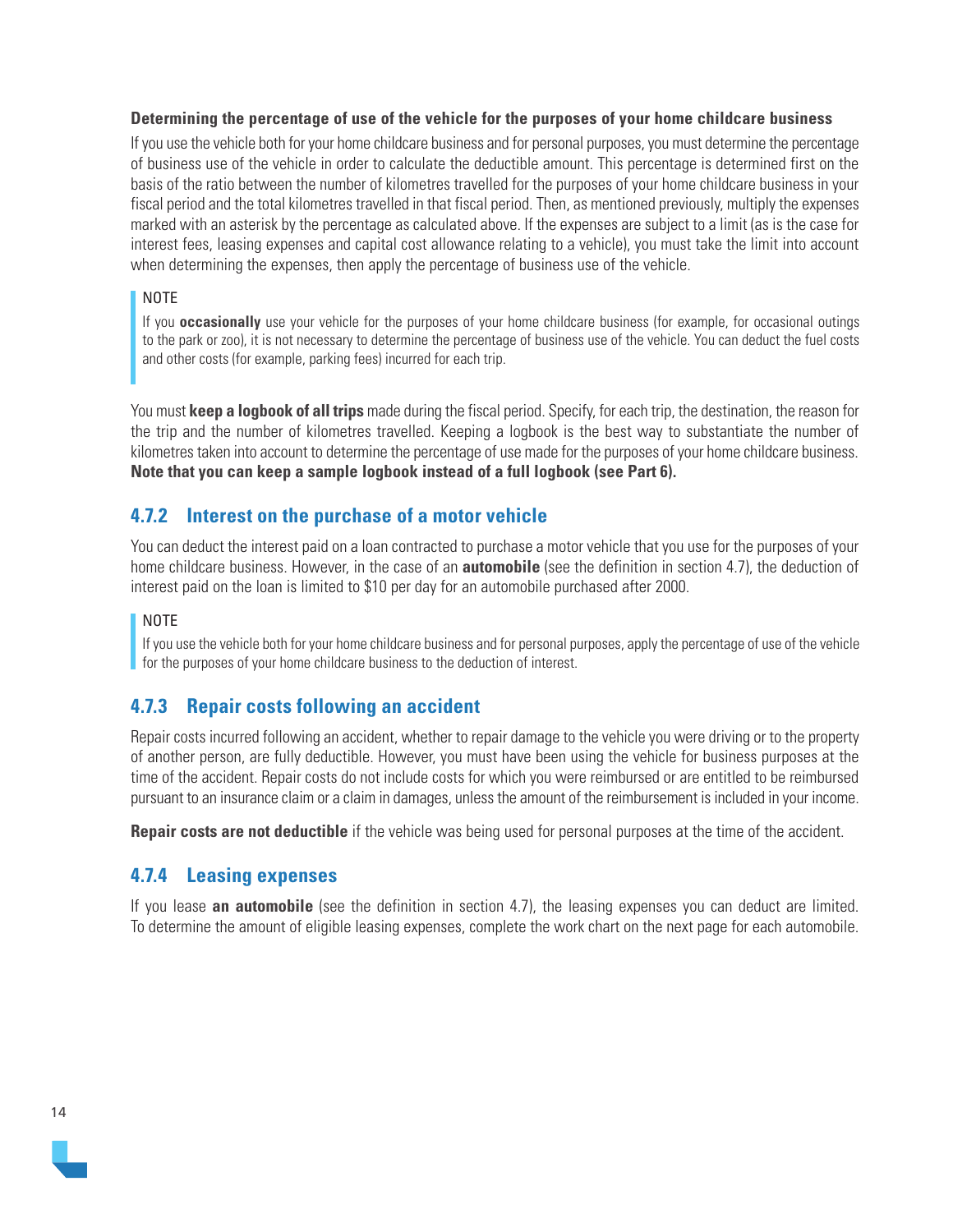#### **Work chart Eligible automobile leasing expenses**

| Amount of daily leasing expenses for the automobile <sup>1</sup>                                                                                                                       |        |    |  |          |    |               |
|----------------------------------------------------------------------------------------------------------------------------------------------------------------------------------------|--------|----|--|----------|----|---------------|
| Number of days the vehicle was leased, from the date the contract took effect                                                                                                          |        |    |  |          |    |               |
| Multiply line 1 by line 2.                                                                                                                                                             |        | 3  |  |          |    |               |
| Total leasing expenses deducted for previous fiscal periods                                                                                                                            |        | 4  |  |          |    |               |
| Total interest considered to have been earned on a refundable amount, from<br>the date the contract took effect (except on the first refundable \$1,000) <sup>2</sup>                  | $^{+}$ | 5  |  |          |    |               |
| Total refunds of leasing expenses (other than GST/HST or QST rebates) to which<br>you have been entitled, from the date the contract took effect                                       | $^{+}$ | 6  |  |          |    |               |
| Add lines 4 through 6.                                                                                                                                                                 | $=$    | 7  |  |          |    |               |
| Subtract line 7 from line 3.                                                                                                                                                           |        |    |  |          | 8  |               |
|                                                                                                                                                                                        |        |    |  |          |    |               |
| Leasing expenses incurred for the automobile during the fiscal period <sup>3</sup>                                                                                                     |        |    |  |          | 9  |               |
| Manufacturer's suggested retail price for the automobile <sup>4</sup> (not including taxes)                                                                                            |        |    |  | ÷        | 10 |               |
| Divide line 9 by line 10.                                                                                                                                                              |        |    |  | $=$      | 11 |               |
| Maximum price for the automobile <sup>5</sup>                                                                                                                                          |        |    |  | $\times$ | 12 |               |
| Multiply line 11 by line 12.                                                                                                                                                           |        |    |  | $=$      | 13 |               |
| Enter the amount from line 9 or line 13, whichever is less.                                                                                                                            |        |    |  |          | 14 |               |
| Total interest considered to have been earned during the fiscal period<br>on a refundable amount (except on the first refundable \$1,000) <sup>6</sup><br>15                           |        |    |  |          |    |               |
| Total refunds of leasing expenses (other than GST/HST or QST rebates) to which<br>you are entitled for the fiscal period                                                               |        |    |  |          |    |               |
| Add lines 15 and 16.                                                                                                                                                                   | $=$    | 17 |  | ь        | 17 |               |
| Subtract line 17 from line 14.                                                                                                                                                         |        |    |  |          |    |               |
| Enter the amount from line 8 or line 18, whichever is less.                                                                                                                            |        |    |  |          |    |               |
| Percentage of use of the automobile for your home childcare business<br>(Enter 100% if the automobile was used exclusively for the purposes of your home childcare business.) $\times$ |        |    |  |          |    | $\frac{0}{0}$ |
| Multiply line 19 by line 20.<br>Eligible automobile leasing expenses =                                                                                                                 |        |    |  |          |    |               |

- 1. For a leasing contract concluded after 2000, enter \$26.67 plus sales taxes calculated on this amount. Sales taxes (GST/HST and QST, or any other provincial sales tax) must be calculated using the rate applicable at the time the contract was concluded.
- 2. The refundable amounts entered on lines 5 and 15 must be paid for leasing the automobile. They include all amounts that the lessor is required to repay you under the leasing contract (for example, a deposit that lowered the lease payments), but do not include any GST/HST or QST rebates.

To determine the amount of interest to be entered on lines 5 and 15, calculate the interest at the prescribed rate (see the list of rates below), either for all fiscal periods ended since the amount became refundable (line 5) or for the fiscal period concerned (line 15). To find out the interest rates in effect before January 1, 2020, contact us.

#### **Prescribed rates**

- From January 1 to March 31, 2020 2 % From July 1 to September 30, 2020 1 %
- 

- From April 1 to June 30, 2020 2 % From October 1 to December 31, 2020 1 %
- 

3. Leasing expenses include taxes, insurance premiums and maintenance costs incurred during the fiscal period under the leasing contract.

- 4. If the amount on line 10 is less than the maximum price for the automobile (see note 5), carry the amount from line 9 directly to line 14. Otherwise, complete lines 11 through 13.
- 5. For a leasing contract concluded after 2000, add sales taxes to \$35,294. The sales taxes (GST/HST and QST, or any other provincial sales tax) must be calculated at the rate applicable at the time the contract was concluded.

6. See note 2.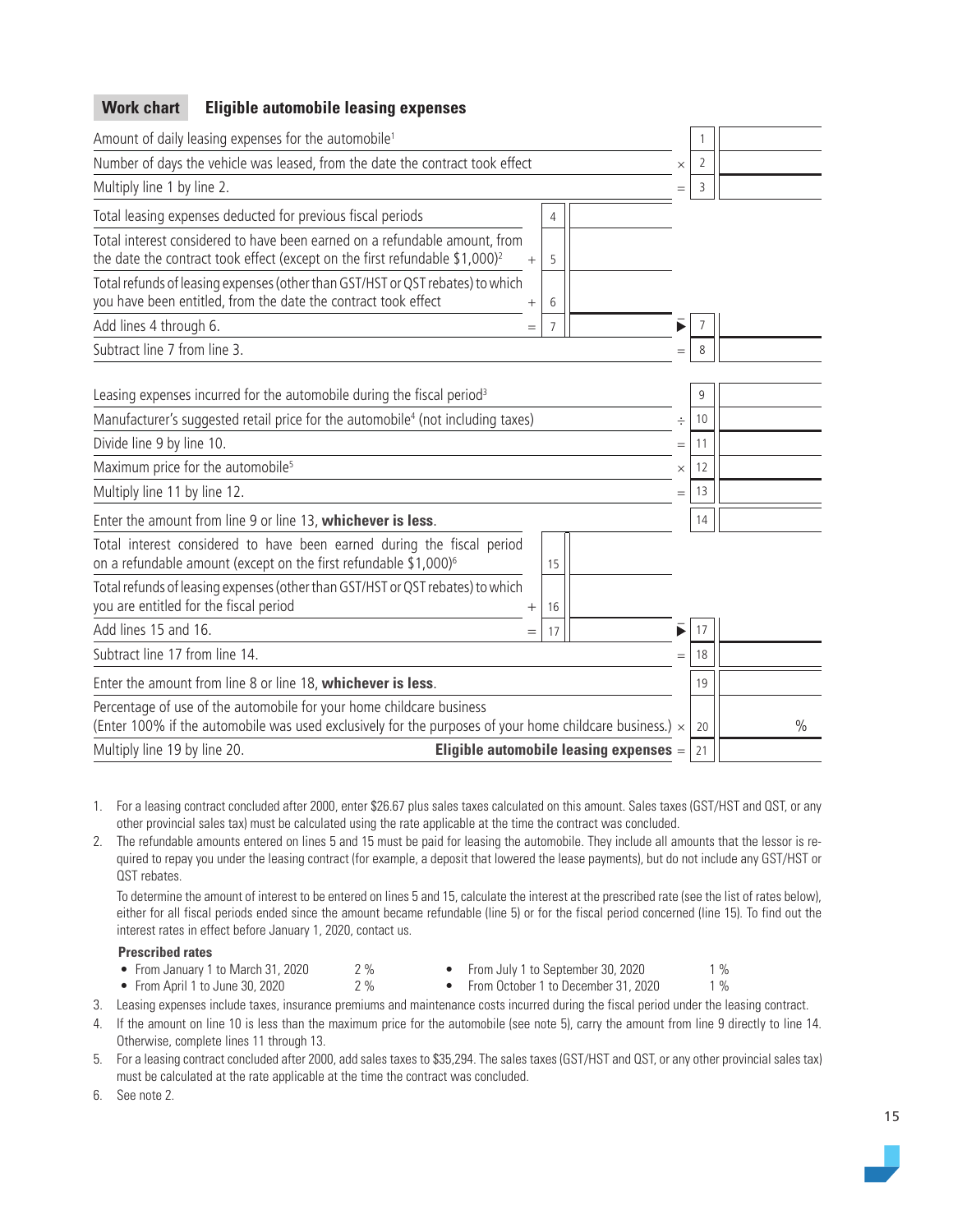## <span id="page-15-0"></span>**4.7.5 Capital cost allowance (CCA) of a motor vehicle**

You cannot deduct the cost of a motor vehicle in the year of purchase. However, as this property wears out or becomes obsolete over time, you can deduct a portion of its cost each year (generally for as long as you own the property). This deduction is called "capital cost allowance" (CCA).

The amount on which you can initially (in the first year) claim CCA is called the "capital cost" of the property.

The **capital cost** of a motor vehicle is generally the total purchase price, which includes:

- the trade-in amount granted by the vendor for a used vehicle;
- the cost of all accessories and equipment installed before or after delivery of the vehicle; and
- the GST/HST and the QST, or any other provincial sales tax, paid on the vehicle.

If, during the fiscal period, you began to use a motor vehicle for your home childcare business and you had previously used that vehicle only for personal purposes, the **capital cost** of the vehicle corresponds to the **lesser** of the following amounts:

- its fair market value (FMV) at the time you began to use it for your home childcare business; or
- its original cost.

The result obtained when the amount of CCA claimed is subtracted from the capital cost of the property constitutes the "undepreciated capital cost" (UCC).

Property on which you can claim CCA is called "depreciable property." Depreciable property is normally grouped into classes, and a specific CCA rate generally applies to each class. An automobile is included in class 10 or 10.1, depending on its cost. Other motor vehicles are class 10 vehicles. The CCA rate for class 10 and 10.1 is 30%.

As a rule, a given class includes all property belonging to that class. In other words, if you have three class 10 vehicles, you will have only one class 10 that includes three vehicles, not three class 10s that include one vehicle each. However, class 10.1 cannot include more than one vehicle. Therefore, if you have two or more vehicles to be included in class 10.1, you must create a separate class 10.1 for each vehicle.

## 4.7.5.1 Class 10.1 automobiles

**Include in a separate class 10.1 each automobile purchased** after 2000 at a cost of more than \$30,000.

In determining whether an automobile is included in class 10.1, you must take into account the purchase cost, excluding sales taxes (GST/HST and QST, or any other provincial sales tax).

Furthermore, the capital cost used to calculate CCA on a class 10.1 automobile must not exceed \$30,000 and must include the portion of sales taxes (GST/HST and QST, or any other provincial sales tax) applicable to that amount for which you have not been reimbursed.

For more information about CCA, see guide IN-155-V, Business and Professional Income.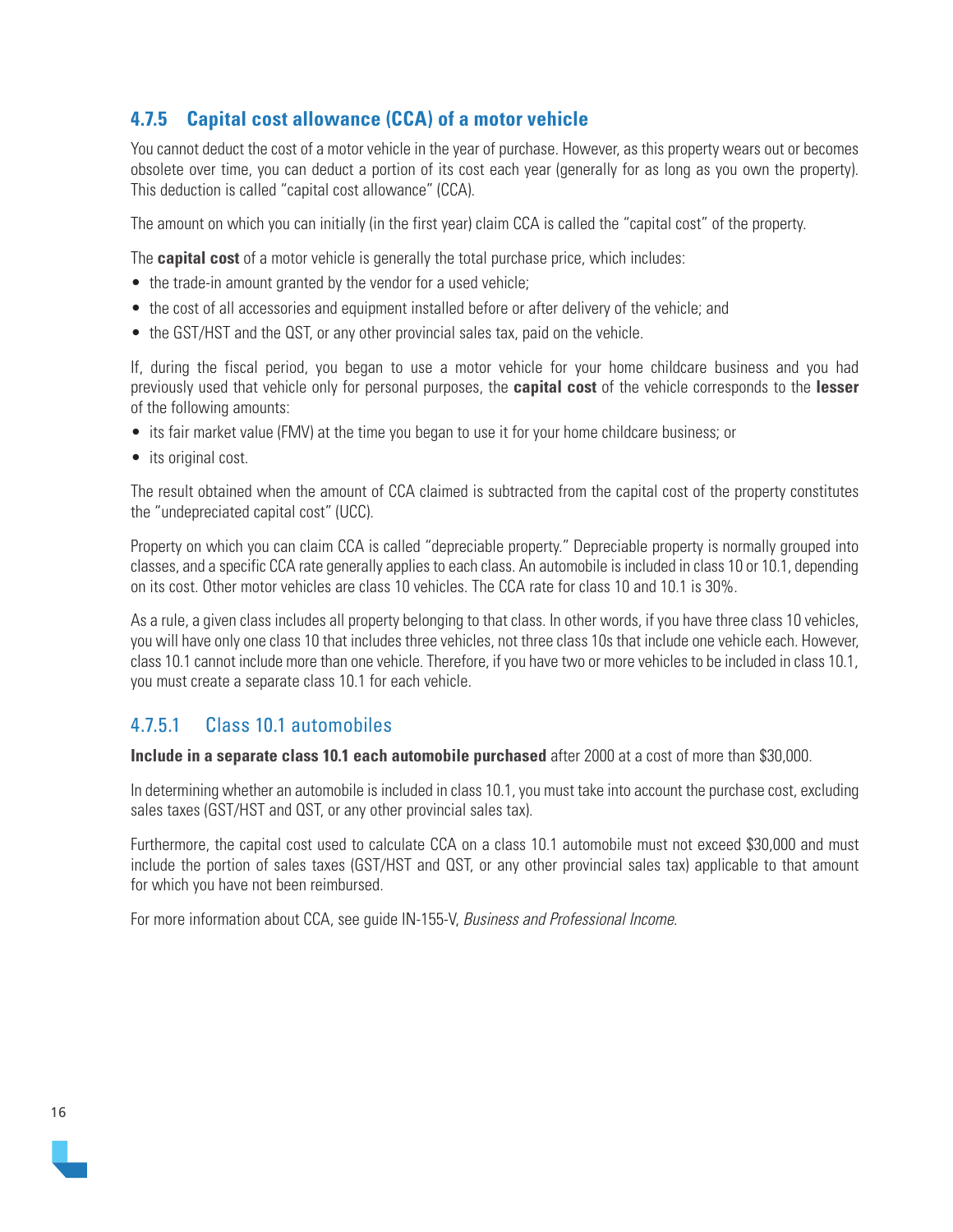## <span id="page-16-0"></span>4.7.5.2 Automobiles and other class 10 motor vehicles

**Include in class 10** automobiles that are not included in class 10.1 and all other motor vehicles.

For more information about CCA, see quide IN-155-V, *Business and Professional Income*.

## **4.7.6 Joint ownership or lease**

If you and one or more other persons jointly own or lease a vehicle, the amount of CCA, interest and leasing expenses deducted by all the owners or lessees cannot be more than the maximum that one person owning or leasing the vehicle could deduct.

## **4.8 Supplies**

## **4.8.1 Office supplies**

You can deduct the cost of your office supplies (for example, stationery, stamps, directories or magazines). Office supplies do not include items such as calculators, filing cabinets and chairs. These are considered capital expenditures and are therefore not deductible for the year in which you purchase them (see section 4.12).

## **4.8.2 Other supplies (toys, food and other)**

You can deduct the cost of the following supplies:

- toys, books and arts and crafts supplies used by the children to whom you provide childcare;
- household items such as blankets, towels, toothbrushes, diapers and shampoo used by the children to whom you provide childcare;
- food that you buy to feed your employees and the children to whom you provide childcare. You cannot deduct food consumed by you or your family (if your home childcare business provides childcare to your children, you cannot deduct the cost of their meals).

#### NOTE

Meals offered to an employee constitute a taxable benefit for the employee. You must therefore include their value in the employee's salary. The value of the benefit corresponds to the cost of the food minus any amount paid by the employee. For more information about employee benefits, see guide IN-253-V, Taxable Benefits.

#### **Meals offered to the children to whom you provide childcare**

If the food expenses for both your home childcare business and for personal purposes are shown on the same invoice, you must first subtract from the total amount the cost of the food consumed **solely** by you and your family. The result you obtain is the cost of the food consumed both by you and your family and by the children to whom you provide childcare. You must then use a reasonable method to subtract the portion consumed by you and your family. Note that if your home childcare business provides childcare to your children, you cannot deduct the cost of their meals.

Your method must reflect the habits of the members of your family and those of the children in your home childcare business. A weekly calculation is ideal. Note that an amount calculated on the basis of a fixed rate (for example, \$5 per day, per child) is not accepted.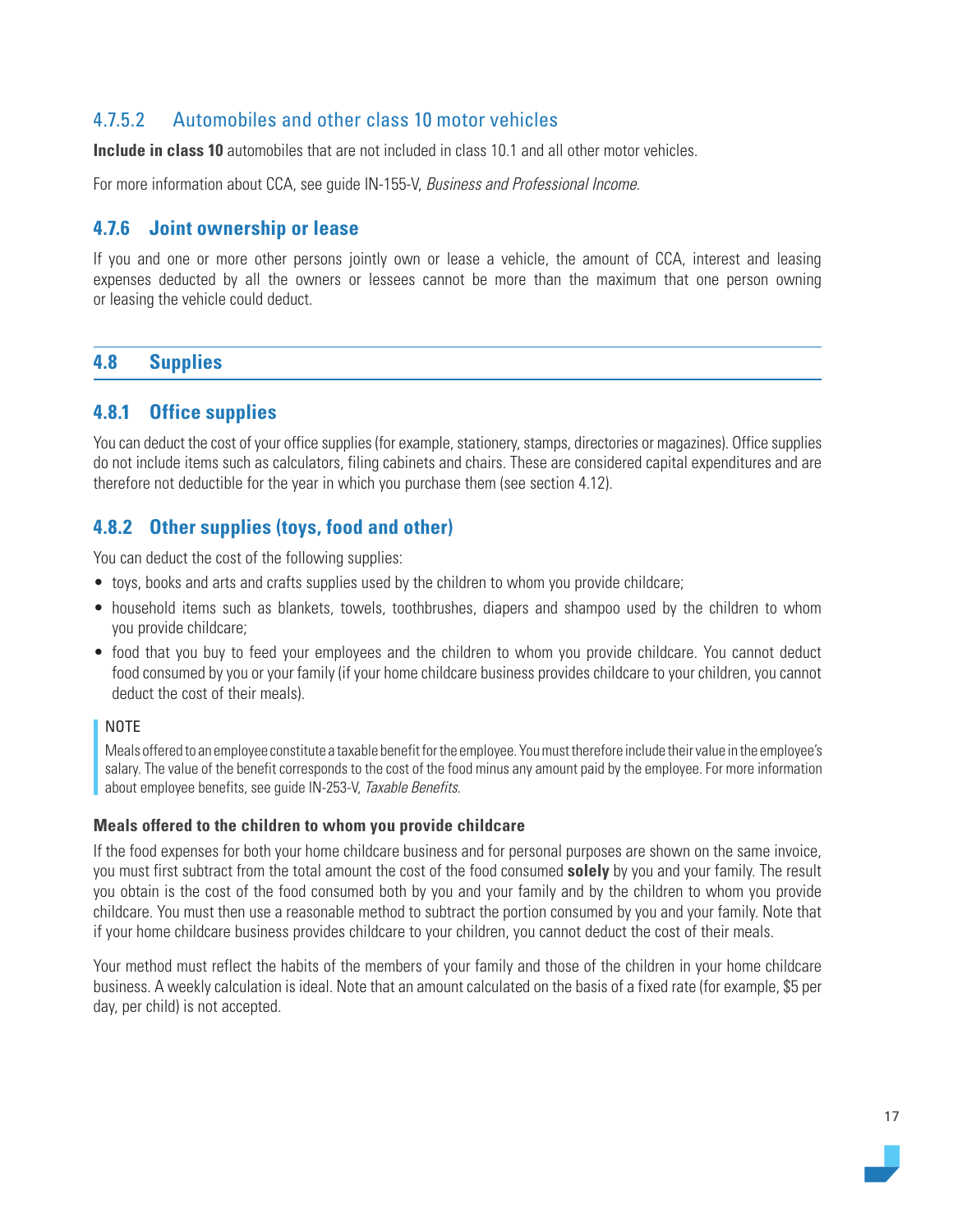The method used in the example below is a method we consider reasonable.

| <b>Example</b>                                                                                                                                                                     |                                      |                                   |  |  |  |  |
|------------------------------------------------------------------------------------------------------------------------------------------------------------------------------------|--------------------------------------|-----------------------------------|--|--|--|--|
| \$800                                                                                                                                                                              |                                      |                                   |  |  |  |  |
| Portion of these expenses intended solely for family consumption<br>\$100                                                                                                          |                                      |                                   |  |  |  |  |
|                                                                                                                                                                                    |                                      | 4                                 |  |  |  |  |
|                                                                                                                                                                                    |                                      | 7                                 |  |  |  |  |
| Habits of the family members:<br>• 3 meals per day<br>2 snacks per day                                                                                                             |                                      |                                   |  |  |  |  |
| Meals and snacks served to children receiving home childcare services:<br>1 meal per day<br>2 snacks per day<br><b>NOTE</b>                                                        |                                      |                                   |  |  |  |  |
| We consider that an adult portion is equivalent to a child portion.                                                                                                                |                                      |                                   |  |  |  |  |
| We consider that a snack is equivalent to half a portion.                                                                                                                          |                                      |                                   |  |  |  |  |
|                                                                                                                                                                                    | Number<br>of portions<br>per day     | Number<br>of portions<br>per week |  |  |  |  |
| Meals for the family members                                                                                                                                                       | $4 \times 3 = 12$                    | $12 \times 7$ days = 84           |  |  |  |  |
| Snacks for the family members                                                                                                                                                      | $4 \times 2 \times \frac{1}{2} = 4$  | $4 \times 7$ days = 28            |  |  |  |  |
|                                                                                                                                                                                    | <b>Total portions for the family</b> | $84 + 28 = 112$                   |  |  |  |  |
| Meals for the children receiving home childcare services                                                                                                                           | $7 \times 1 = 7$                     | $7 \times 5$ days = 35            |  |  |  |  |
| Snacks for the children receiving home childcare services                                                                                                                          | $7 \times 2 \times \frac{1}{2} = 7$  | $7 \times 5$ days = 35            |  |  |  |  |
| Total portions for the children receiving home childcare services                                                                                                                  |                                      | $35 + 35 = 70$                    |  |  |  |  |
| Number of portions for both the children<br>receiving home childcare services and the family<br>$112 + 70 = 182$                                                                   |                                      |                                   |  |  |  |  |
| Percentage of food consumed by the children receiving home childcare services                                                                                                      |                                      | $70/182 = 38\%$                   |  |  |  |  |
| The <b>deductible amount</b> of food expenses for the purposes of the home childcare business for the week<br>is thus calculated as follows:<br>$($800 - $100) \times 38\% = $266$ |                                      |                                   |  |  |  |  |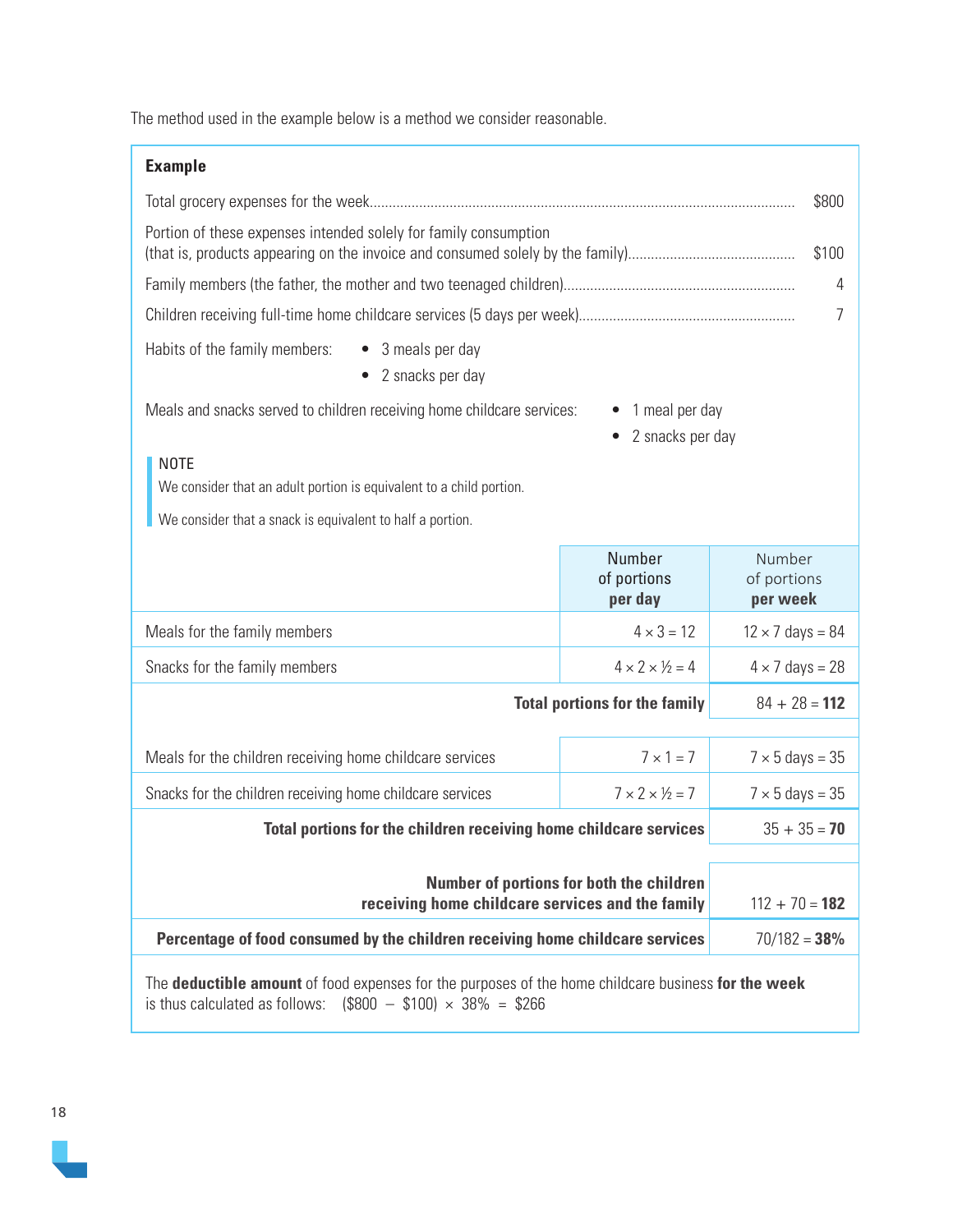## <span id="page-18-0"></span>**4.9 Legal and accounting fees**

You can deduct the fees you paid to an outside firm (such as a legal or accounting firm) for advice, services or assistance relating to your home childcare business.

Accounting or auditing fees paid to have your financial statements prepared or certified are deductible. You can also deduct legal, accounting or other fees incurred to have legislation reviewed or an objection or contestation prepared against a notice of assessment regarding QST, income tax payable, Employment Insurance or QPIP premiums, contributions to the QPP and to the health services fund or labour standards contributions.

Legal fees are deductible, provided you incurred them to earn business income. Legal fees include amounts paid to have contracts prepared for the purpose of obtaining guarantees, and expenses incurred to recover accounts receivable or to prepare financial documents.

## **4.10 Salaries or wages, benefits and employer contributions**

You can deduct the following:

- salaries or wages (including benefits) paid to employees;
- your share, as an employer, of Employment Insurance and QPIP premiums, and QPP contributions;
- your employer contribution to the health services fund;
- your employer contribution related to labour standards;
- your employer contributions to the Commission des normes, de l'équité, de la santé et de la sécurité du travail (CNESST).

**You cannot deduct** remuneration you paid to yourself or any amount paid to the CNESST as a contribution for yourself. Such amounts constitute withdrawals by the owner and are not deductible expenses. In addition, **you cannot deduct** the amounts you contributed to the QPP and QPIP on income from self-employment. Those amounts are used to determine the amount to enter on line 248 of your income tax return. See section 5.3.

For more information about taxable benefits and your responsibilities as an employer, see guide IN-253-V, Taxable Benefits, and TP-1015.G-V, Guide for Employers: Source Deductions and Contributions.

## **4.11 Telecommunications expenses (telephone, Internet and other)**

If you incurred telecommunications expenses while operating your home childcare business, you can deduct only the portion of the following expenses that is reasonably attributable to your childcare activities:

- the monthly cost of basic telephone service;
- charges for long-distance calls;
- charges for the use of a cell phone (including costs incurred to acquire a package or prepaid air time);
- Internet charges (including costs that are incurred to acquire a package or billed costs on a per-usage basis).

You cannot deduct the following expenses, **unless** they were incurred **solely** for the purposes of your home childcare business:

- the charges for an Internet connection;
- the cost of leasing a paging device;
- the purchase price of a cell phone (if you used it solely for your home childcare business, you cannot deduct its cost, but you can deduct CCA for the phone, which is class 8 depreciable property);
- the cost of having a cell phone licensed or connected;
- the charges for a cable TV connection.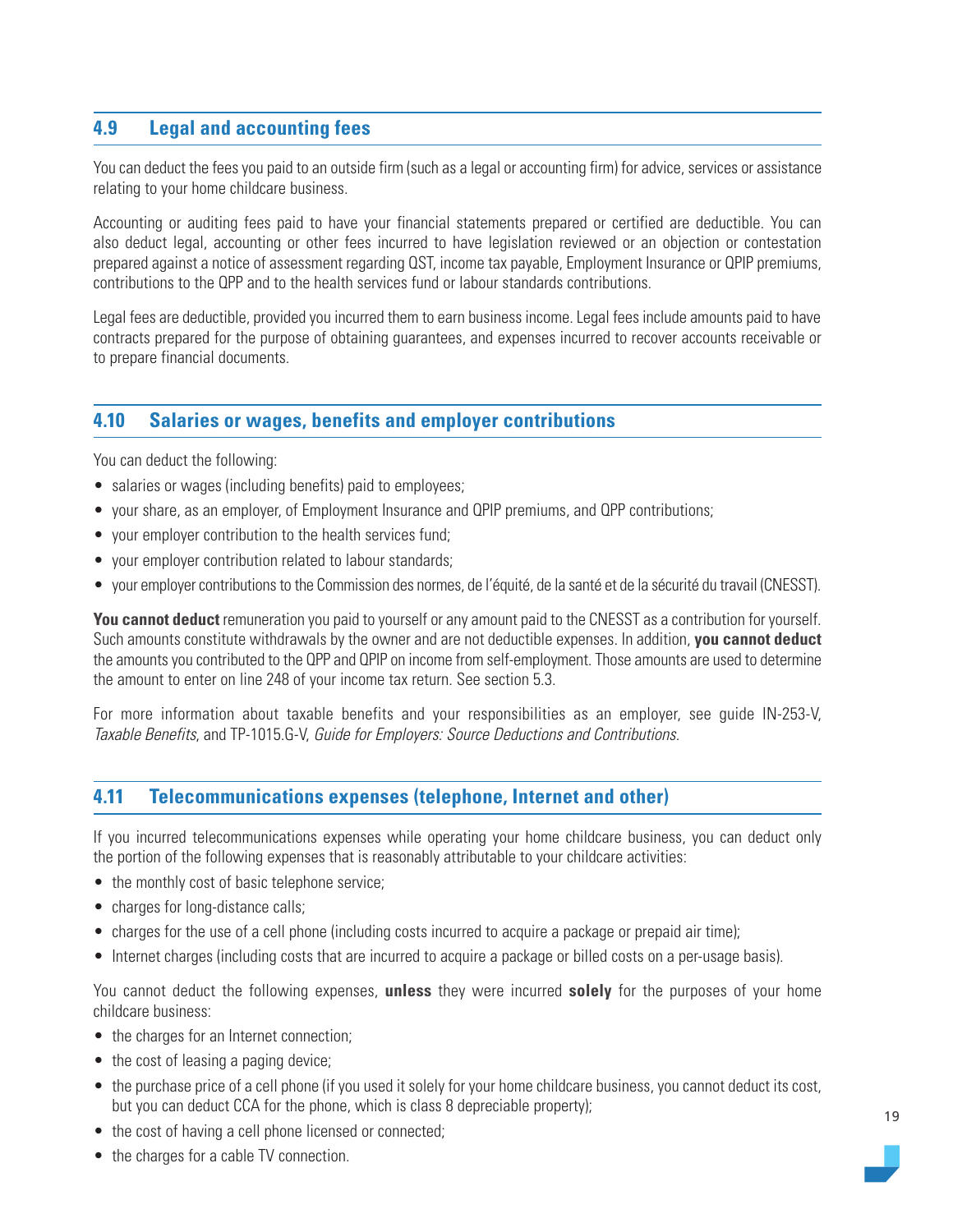## <span id="page-19-0"></span>**4.12 Capital cost allowance of movable property**

You cannot deduct the cost of movable property (such as office or playground equipment) in the fiscal period during which the purchase is made. However, as the property wears out or becomes obsolete over time, you can deduct a portion of its cost each year (generally for as long as you own the property). This deduction is called "capital cost allowance" (CCA).

The amount on which you can initially (in the first year) claim CCA is called the "capital cost" of the property. It includes the purchase price of the property, the transportation costs, the GST/HST and the QST (or any other provincial sales tax). The result obtained when the amount of CCA claimed is subtracted from the capital cost of the property constitutes the "undepreciated capital cost" (UCC). For the subsequent years, CCA is calculated on the UCC.

#### NOTE

If, during the fiscal period, you began to use, for the purposes of your home childcare business, property that you previously used only for personal purposes, the **capital cost** of the property corresponds to the **lesser** of the following amounts:

- its fair market value (FMV) at the time you began to use it for your home childcare business; or
- its cost.

Property on which you can claim CCA is called "depreciable property." Depreciable property is normally grouped into classes, and a specific CCA rate generally applies to each class. Most depreciable property used in a home childcare business is included in class 8, which has a CCA rate of 20%.

For more information on CCA, see guide IN-155-V, Business and Professional Income.

## **4.12.1 Use of property for the home childcare business and for personal purposes**

If, during a given fiscal period, you use property both for your home childcare business and for personal purposes, you must determine the percentage of use for the purposes of your home childcare business. To this end, you must use a reasonable method, like that in the example below.

#### **Example**

Your fiscal period begins on January 1 and ends on December 31. Your home childcare business is open ten hours per day from Monday through Friday and is closed during the following periods:

- two weeks during the summer;
- one week at the end of December;
- one week at the beginning of January.

The percentage of use of the property for the purposes of your home childcare business could be calculated as follows:  $(10 h \div 24 h) \times (5 d \div 7 d) \times (48 w k \div 52 w k) = 27\%$ .

For more information about CCA, see guide IN-155-V, Business and Professional Income.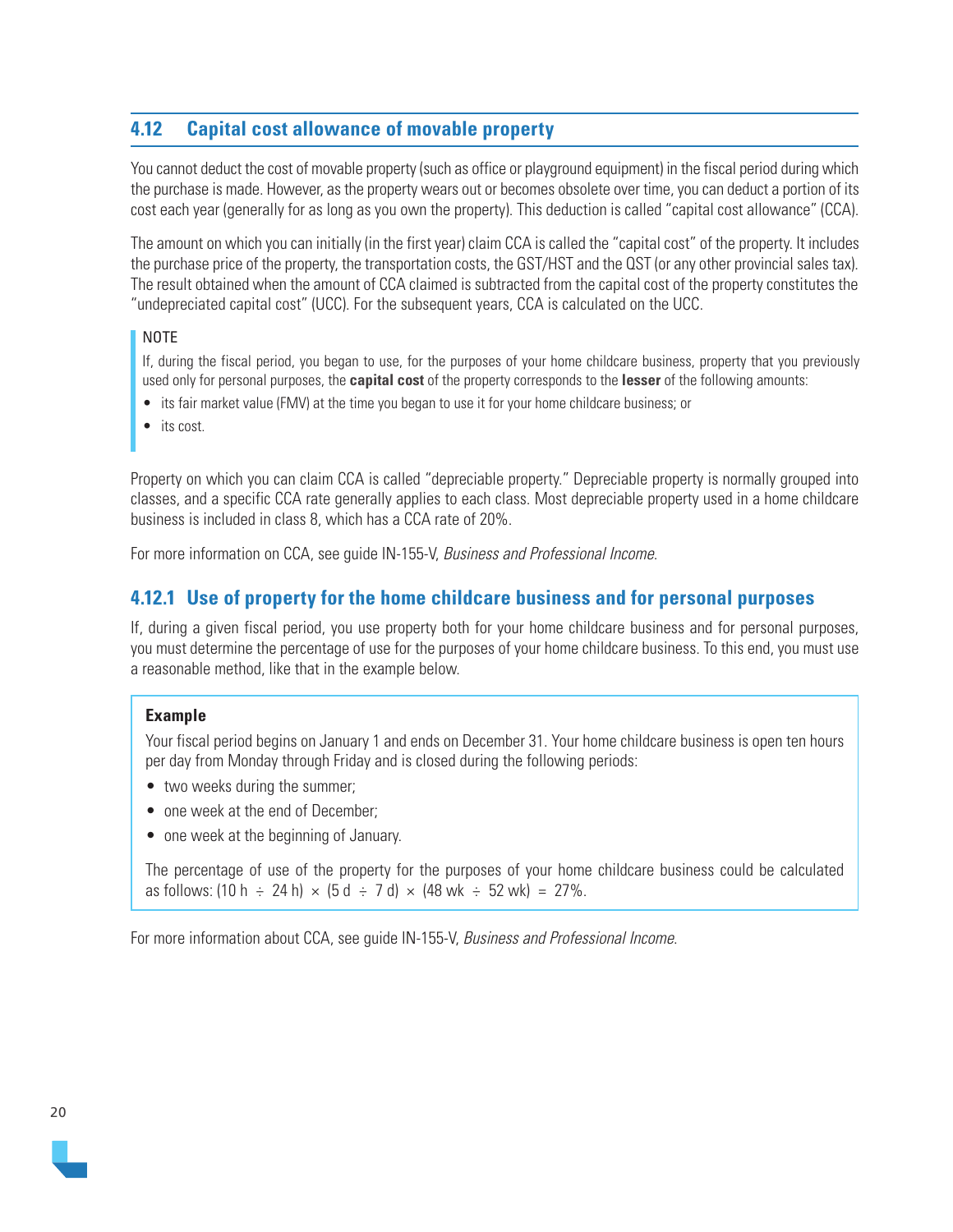## <span id="page-20-0"></span>**4.12.2 Recapture of CCA**

Generally, recapture of CCA at the end of a fiscal period occurs if the value of the UCC (after acquisitions and dispositions for the fiscal period) is negative. In this case you must include the recapture of CCA (negative UCC amount) in your income from the home childcare business for the fiscal period concerned.

Recapture of CCA can occur if, at the end of the fiscal period, the proceeds from the sale of depreciable property exceed the sum of:

- the UCC of the class of property at the beginning of the fiscal period; plus
- the capital cost of acquisitions during the fiscal period.

Recapture of CCA can also occur if you receive or are entitled to receive government assistance or a federal investment tax credit for the property and if the amount of the assistance or tax credit received exceeds the total of the two above-mentioned amounts.

## **4.12.3 Terminal loss**

A terminal loss occurs if, at the end of a fiscal period, you have no more property in a given class, but an amount for which you have not claimed CCA remains. You can deduct the terminal loss from your business income.

#### **4.13 Other expenses**

#### **4.13.1 Training expenses**

"Training" means taking courses in order to preserve, update or improve skills acquired previously while operating your home childcare business.

Generally speaking, expenses incurred for taking training courses (travel and lodging expenses, for example), are deductible if:

- the expenses related to the training are reasonable;
- the training does not lead to a specific diploma or professional title;
- the duration of the training allows you to continue operating your business; and
- the training is given in a location that generally corresponds to your geographic area. If the training is offered outside your geographical area, it must be taken for business reasons, such as increasing your network of contacts, or because the training offered is superior to that offered within your geographical area.

You **cannot** deduct tuition fees that you paid to an educational institution such as a university or college. However, it may be possible for you to claim a non-refundable tax credit for these expenses on line 398 of your income tax return.

#### **4.13.2 Educational outings**

You can deduct expenses related to **educational outings** (for example, the cost of admission to a museum) for the children to whom you provide childcare.

If you occasionally use your vehicle for educational outings, you can deduct the cost of fuel rather than calculate the percentage of business use of the vehicle and apply that percentage to the total motor vehicle expenses. For more information, see section 4.7.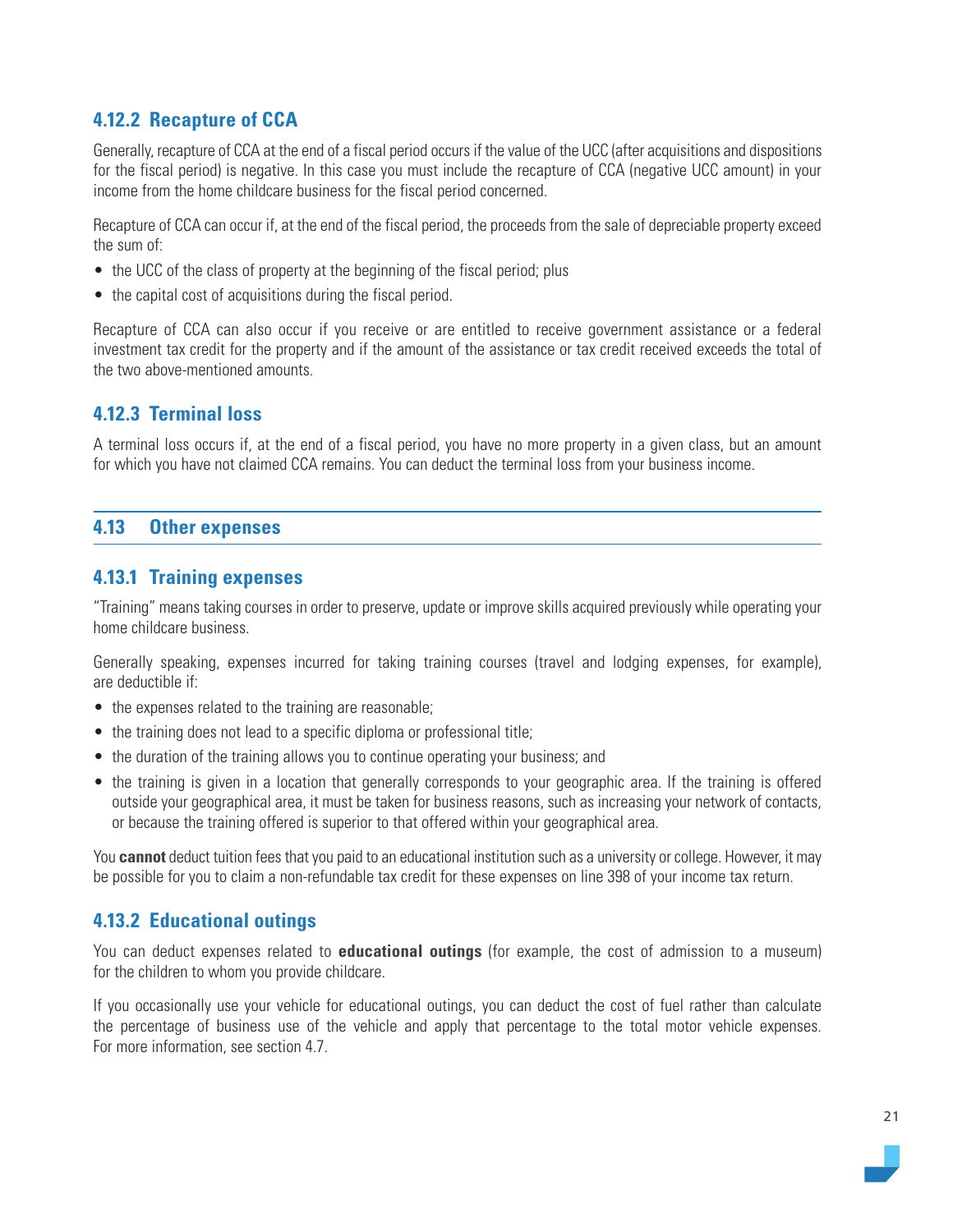## <span id="page-21-0"></span>**4.14 Expenses related to the use of the home**

If you operate your childcare business in your home, you can deduct a portion of your household expenses. This portion is determined based on the percentage of use of your home for the purposes of your home childcare business. The expenses you can deduct include those presented below and are calculated as follows:

| Heating and lighting                                                                                             |        |   |          |                     |     |   |               |
|------------------------------------------------------------------------------------------------------------------|--------|---|----------|---------------------|-----|---|---------------|
| Insurance premiums                                                                                               |        |   |          |                     |     |   |               |
| Maintenance and repair expenses, other than those<br>covered on line 7 below (see section 4.14.2)                | $^{+}$ |   |          |                     |     |   |               |
| Mortgage interest and property taxes,<br>if you own the home                                                     | $^+$   |   |          |                     |     |   |               |
| Rent, if you rent the home                                                                                       | $^+$   |   |          |                     |     |   |               |
|                                                                                                                  | $=$    |   | $\times$ | $50\%$ <sup>1</sup> | ⇟   |   |               |
|                                                                                                                  |        |   |          |                     | $=$ | 3 |               |
| Percentage of your home used for the purposes of the home childcare business<br>(see section 4.14.3)<br>$\times$ |        |   |          |                     |     |   | $\frac{0}{0}$ |
|                                                                                                                  |        |   |          |                     | $=$ | 5 |               |
| CCA for the home, if you own the home (see section 4.14.2)                                                       |        |   |          |                     |     |   |               |
| Expenses for maintenance and repairs carried out in a room used exclusively<br>for the home childcare business   |        |   |          |                     |     |   |               |
| <b>Deductible expenses</b> (must not be more than the limit specified in section 4.14.3)                         | $=$    | 8 |          |                     |     |   |               |

1. Expenses related to insurance premiums, maintenance and repairs, mortgage interest, property taxes and rent are subject to a 50% limit because these expenses are mainly incurred for personal purposes.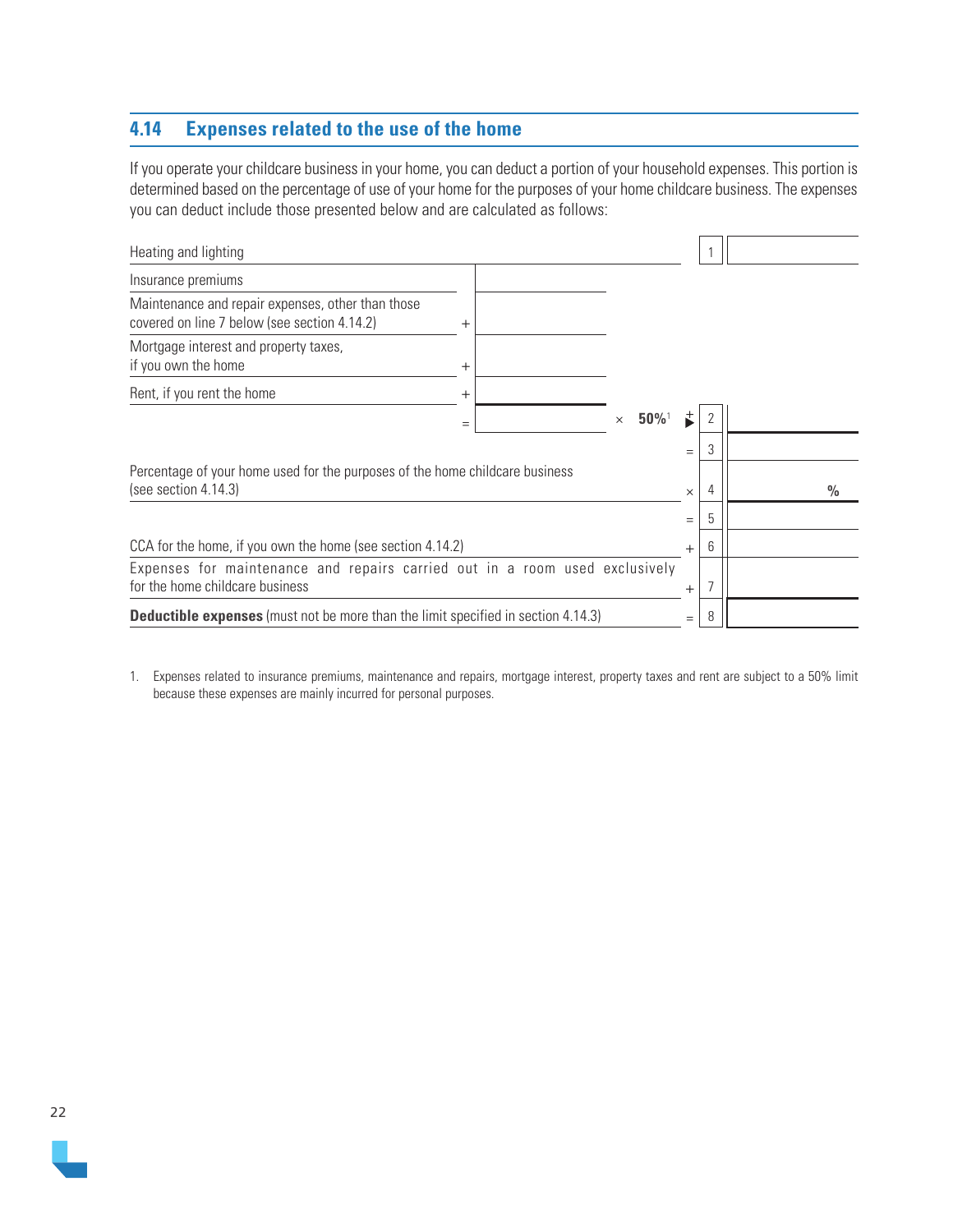## <span id="page-22-0"></span>**4.14.1 Percentage of use of the home for the purposes of your home childcare business**

To determine the deductible portion of expenses, that is, the portion of expenses that corresponds to the portion of your home used for the purposes of the home childcare business, you must use a reasonable basis, such as the percentage of the total surface area occupied by the home childcare business. If the home is used for both the home childcare business and personal purposes, your basis of calculation must take this into account.

#### **Example**

Danielle operates a childcare business in her home. Half of her basement is used exclusively for the purposes of the home childcare business and two rooms on the first floor are used both for the home childcare business and for personal purposes.

The surface area of the basement is 900 square feet.

The surface area of the first-floor rooms that are used both for the home childcare business and for personal purposes is 600 square feet.

The total surface area of the house (basement, first floor and second floor) is 3,000 square feet.

The home childcare business is open ten hours per day, five days per week, and 48 weeks per year.

| The percentage of use of the home for the purposes of the home childcare business<br>can be calculated as follows:                                                                                                                                                             |       |
|--------------------------------------------------------------------------------------------------------------------------------------------------------------------------------------------------------------------------------------------------------------------------------|-------|
| Portion of the basement used exclusively for the home childcare business:<br>$(900 \text{ ft}^2 \div 2) \div 3,000 \text{ ft}^2$                                                                                                                                               | 15%   |
| Portion of the first floor used both for the home childcare business and for personal purposes:<br>$(600 \text{ ft}^2 \div 3,000 \text{ ft}^2)$ x $(10 \text{ h} \div 24 \text{ h})$ x $(5 \text{ d} \div 7 \text{ d})$ x $(48 \text{ wk} \div 52 \text{ wk})$<br>$\mathrm{+}$ | 5.5%  |
| Percentage of use of the home<br>for the purposes of the home childcare business $=$                                                                                                                                                                                           | 20.5% |

## **4.14.2 Additional information concerning certain expenses**

#### **Maintenance and repairs**

The 50% limit given in the table in section 4.14 and the percentage of business use of your home do not apply to expenses incurred for maintenance and repairs carried out in a room used **exclusively** for the home childcare business. These expenses are **fully** deductible and include expenses such as those incurred for having the walls of the room painted.

**As a rule, you cannot deduct** expenses incurred to make an addition or improvement to your home for the purposes of increasing its normal value. Rather, these expenses should be added to the capital cost of your home. If you are the owner or a co-owner of your home, you can claim a deduction for the CCA of the portion of your home that corresponds to your home childcare business (see "Capital cost allowance" below).

Conversely, you can deduct (according to the percentage of use of your home for your home childcare business) expenses incurred to restore your home to its normal value. These expenses include replacing all the windows in your house, rebuilding a roof or replacing plumbing.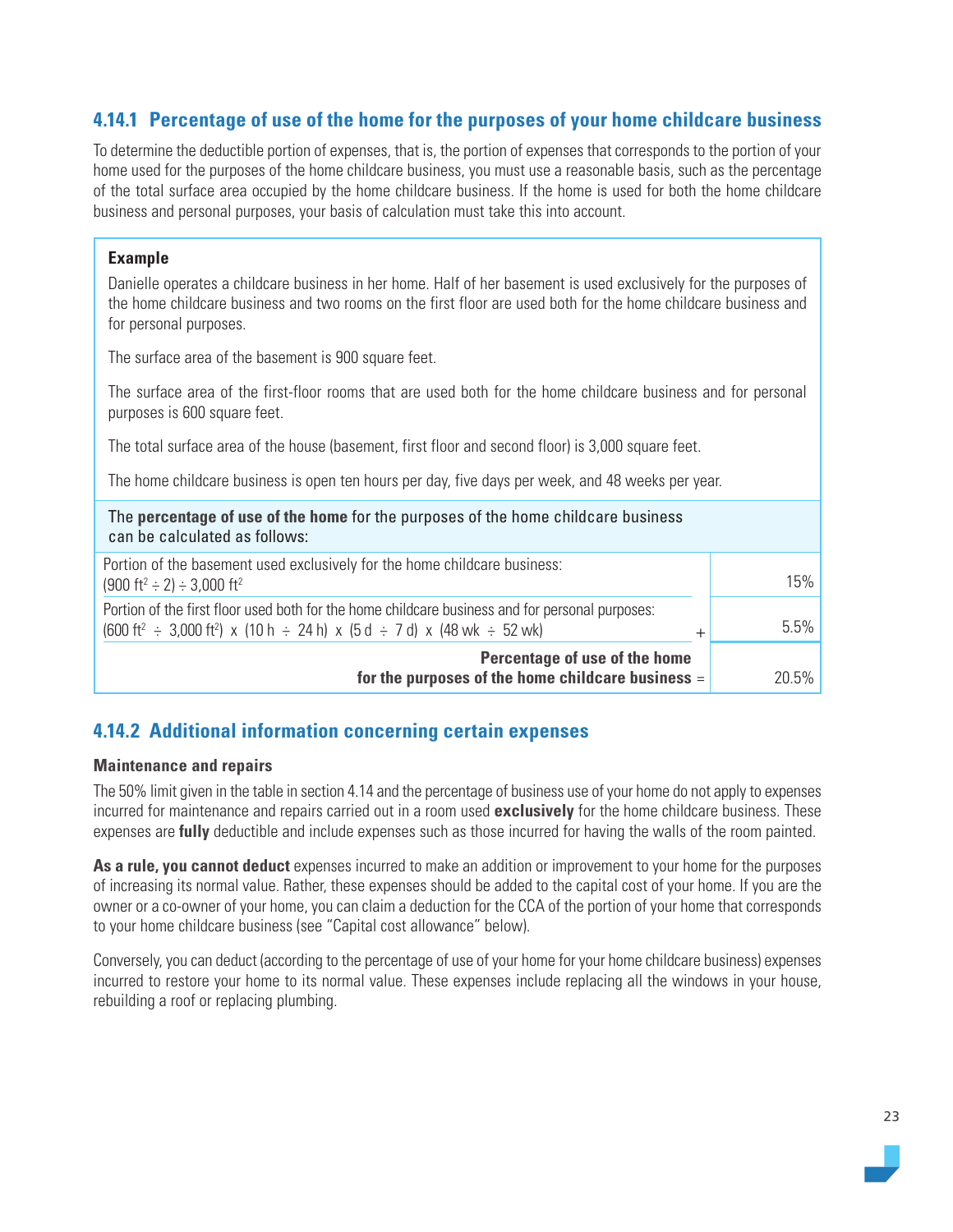<span id="page-23-0"></span>If you incurred labour costs to have your home (including the land on which it stands) renovated, improved, maintained or repaired, you must complete form TP-1086.R.23.12-V, Costs Incurred for Work on an Immovable. On the form, you must identify the person (other than an employee) who carried out the work, and enter the amounts this person billed. You are liable to a penalty if you do not file the form.

The form must be filed for the following work:

- snow removal
- electrical work
- fence installation
- swimming pool installation
- painting
- plumbing

#### **Capital cost allowance**

If you own or co-own your home, you can claim CCA for the portion of your home that corresponds to your home childcare business.

If you claim CCA, the portion of your home that corresponds to your home childcare business is no longer considered part of your principal residence. When you sell your home, the **capital gain** realized **on that portion** of the home will be subject to income tax, and the rules respecting recapture of CCA will apply (see section 4.12.2).

If you wish to claim CCA, see guide IN-155-V, Business and Professional Income.

## **4.14.3 Maximum deductible amount**

The amount you deduct for a particular fiscal period as expenses related to the use of your home for business purposes (including expenses you could not deduct in previous fiscal periods because of this limit) **must not exceed** your business income, calculated **before** deducting the expenses. If your fiscal period ends on a date other than December 31, the amount of the deduction cannot exceed the amount of your business income calculated before taking into account the amount to be included or deducted as estimated additional income.

Consequently, you cannot use the expenses related to the use of your home to create or increase a business loss. However, you can carry to subsequent fiscal periods any portion of the amount that you cannot deduct for a given fiscal period because of this limit.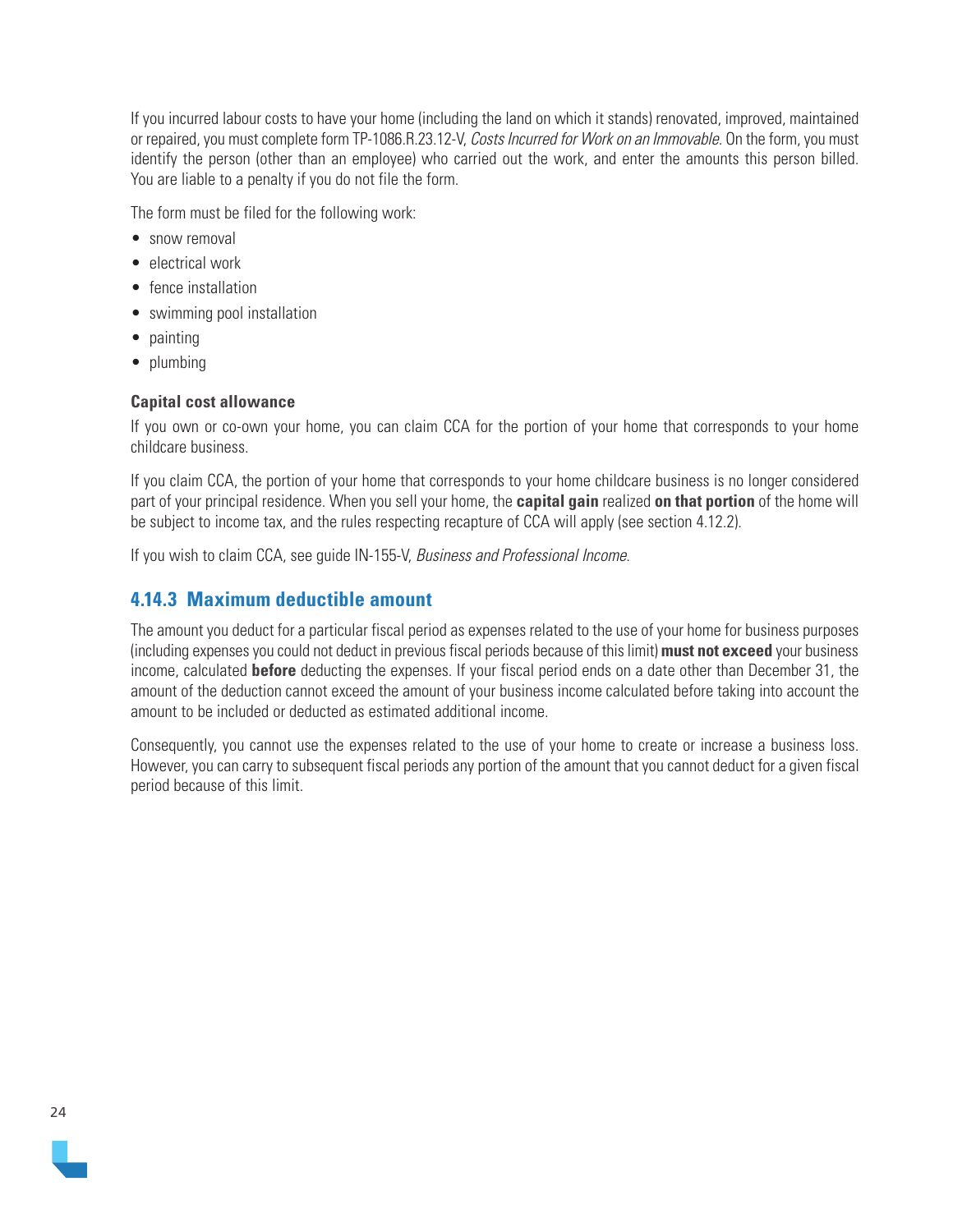#### **Exemple**

For the fiscal period from January 1 to December 31:

- the amount of income from your childcare business is \$25,000;
- the amount of expenses other than those related to the business use of your home is \$19,500;
- the amount of expenses related to the business use of your home for the year is \$4,000;
- the amount of expenses related to the business use of your home not claimed for previous years is \$2,000.

#### The maximum amount of expenses related to the business use of your home that can be deducted in the fiscal period is calculated as shown below.

| Income from your home childcare business                                                                                        | \$25,000 |  |  |  |  |  |
|---------------------------------------------------------------------------------------------------------------------------------|----------|--|--|--|--|--|
| Expenses other than those related to the business use of your home                                                              | \$19,500 |  |  |  |  |  |
| Maximum amount of expenses related to the business use of your home<br>(business income calculated before deducting expenses) = | \$5,500  |  |  |  |  |  |
| The amount that you cannot deduct, in this case \$500 (\$4,000 + \$2,000 - \$5,500), can be carried to a subsequent year.       |          |  |  |  |  |  |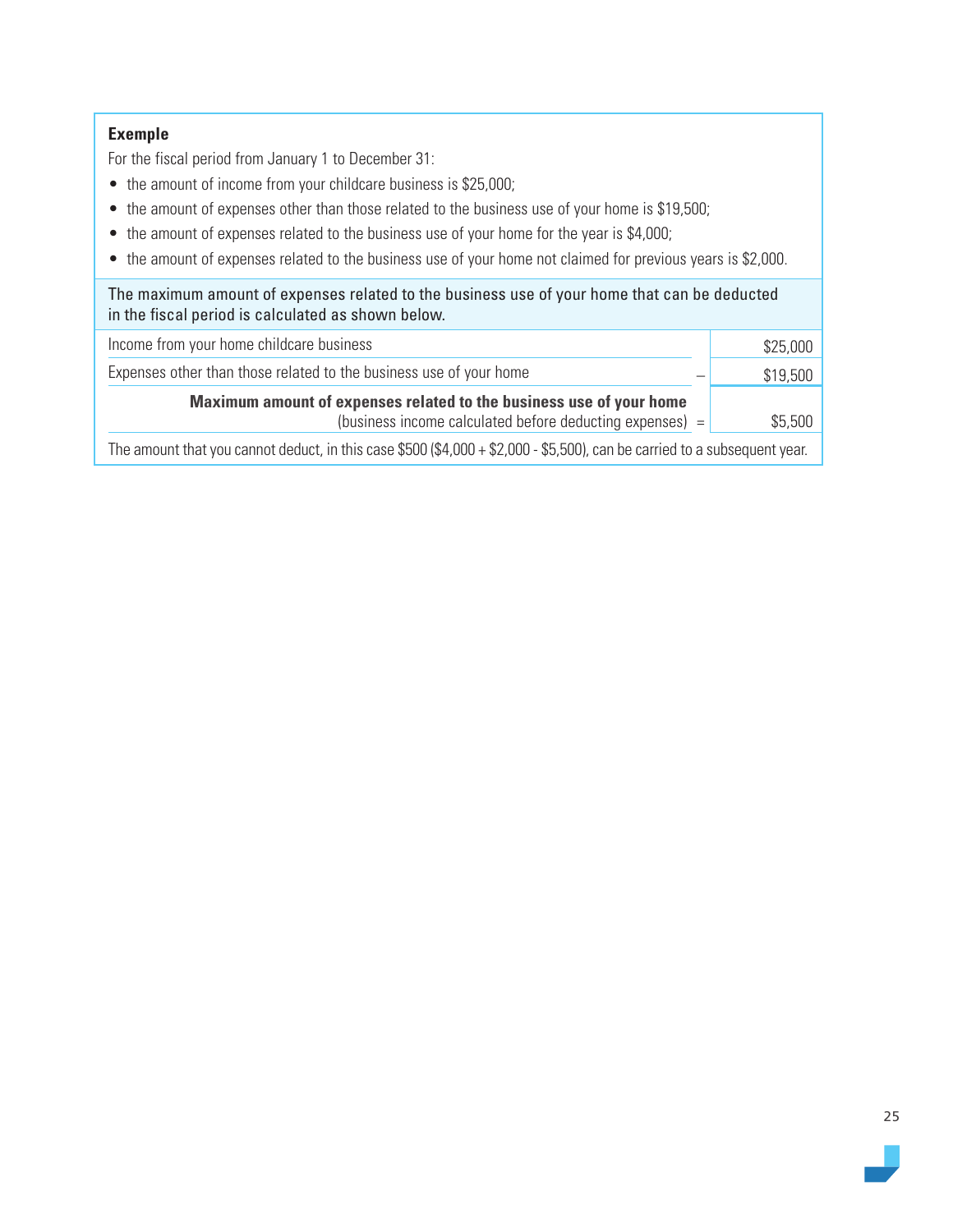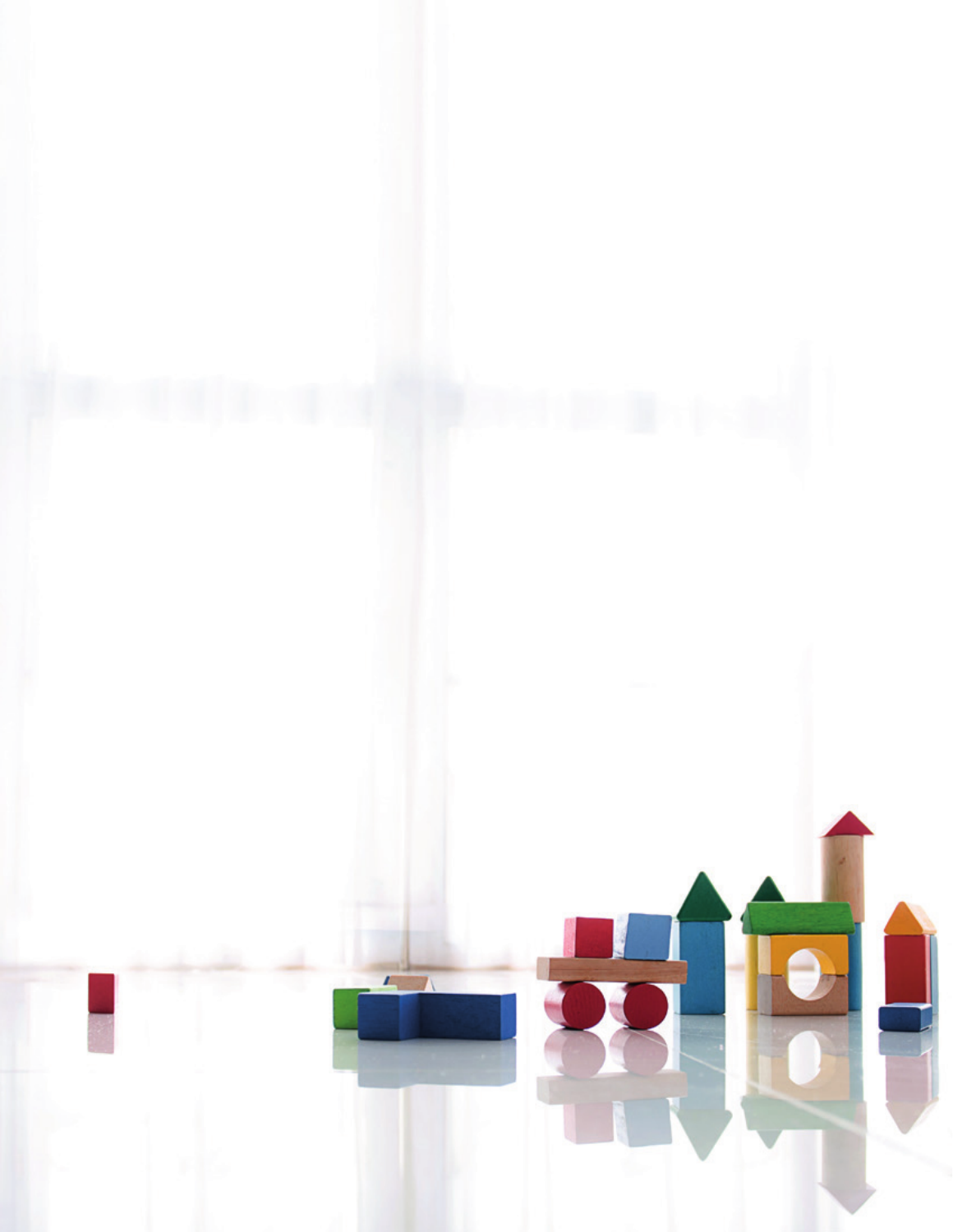## <span id="page-26-0"></span>5 CONTRIBUTION AND PREMIUM ON INCOME FROM SELF-EMPLOYMENT

## **5.1 Québec Pension Plan (QPP) contribution**

Self-employed persons must make a QPP contribution on their net business income. Therefore, you must make a contribution to the QPP on the net income from your home childcare business. You must complete Work Chart 445 to determine the QPP contribution on income from self-employment that you are required to pay.

If your total business income (plus, if applicable, your total employment income and your pensionable earnings received as a person responsible for a family-type resource or an intermediate resource) is \$3,500 or less, you are not required to make a contribution.

## **5.2 Québec parental insurance plan (QPIP) premium**

Self-employed persons must pay a QPIP premium on their net business income. Therefore, you must pay a QPIP premium on the net income from your home childcare business. Use Part A of Schedule R to calculate the QPIP premium on income from self-employment that you are required to pay. The premium must be entered on line 439 of your return.

If your total net business income (plus, if applicable, your total employment income and your insurable earnings received as a person responsible for a family-type resource or an intermediate resource) is less than \$2,000, you are not required to pay a premium.

## **5.3 Deduction for amounts contributed to the QPP and the QPIP on income from self-employment**

QPP contributions and QPIP premiums give entitlement to a deduction on line 248 of the income tax return, except those made as part of the insurable earnings and pensionable earnings you received as a person responsible for a family-type resource or an intermediate resource. Therefore, in the calculation of your deduction for amounts contributed to the QPP and the QPIP on income from self-employment, you must exclude any contribution amounts relating to earnings you received as a person responsible for a family-type resource or an intermediate resource.

Complete Work Chart 445 in the income tax return to calculate your deduction for the QPP contribution and Schedule R to calculate your deduction for the QPIP.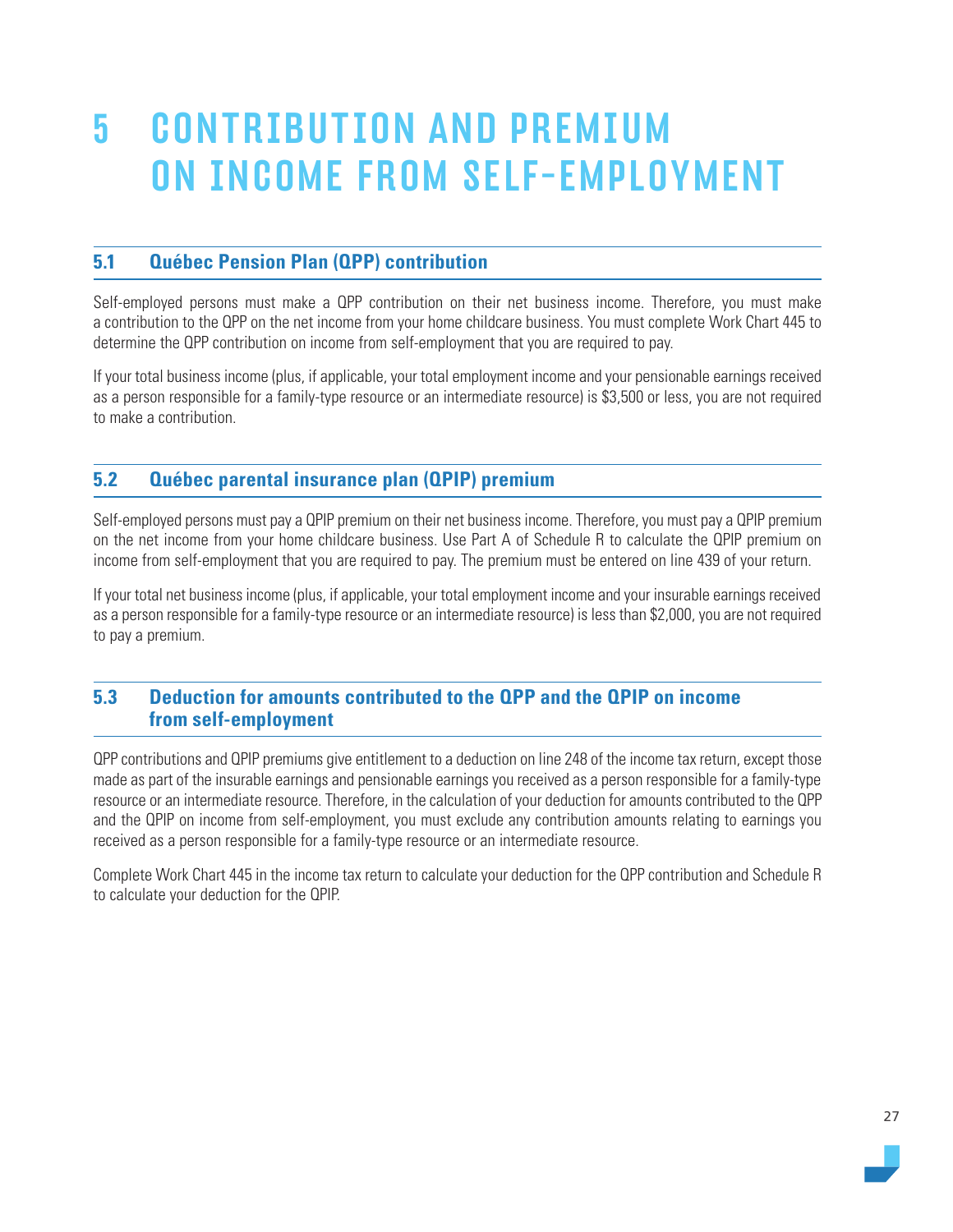## <span id="page-27-0"></span>6 KEEPING RECORDS AND SUPPORTING DOCUMENTS

If you carry on a business, you must keep records, which include any document (regardless of medium) that compiles information for accounting, financial, fiscal or legal purposes. For example, you can keep a journal of receipts and disbursements. All your documents must be complete, organized and filed by year.

In addition, your records must contain the information we require to verify your business income and expenses and to determine the amounts payable under a fiscal law.

This information must be supported in some fashion. For example, it can be supported by:

- your invoices, receipts and monthly statements showing your credit card transactions;
- your bank statements and cancelled cheques (use a separate bank account for your childcare services);
- ticket stubs for events or documents supporting your trips;
- the logbook of kilometres travelled for each vehicle used in part for the purposes of your home childcare business and in part for personal purposes.

A logbook must show, for each trip, the points of departure and arrival, the reason for the trip and the number of kilometres travelled. **You can keep a sample logbook** instead of a full logbook, provided certain criteria are met. Sample logbooks are kept for a sample period of at least three consecutive months within the fiscal period. The percentage of business use of the vehicle calculated for the sample period is extrapolated so that the percentage of use of the vehicle for the purposes of the home childcare business for the entire fiscal period can be determined. Sample logbooks are acceptable supporting documents respecting the use of a vehicle for the purposes of the home childcare business for a given fiscal period if the following criteria are met:

- In the past you have kept a full logbook of kilometres travelled for a period of 12 months (the "base year").
- For the sample period, the percentage of use of the vehicle for the purposes of the home childcare business is similar (plus or minus 10 percentage points) to that determined for the same period in the base year. For example, if the sample period for the fiscal period starts on January 1 and ends on March 31, the base year is 2019 and the rate determined for that sample period (January 1 to March 31) in 2019 is 49%, the rate for the sample period cannot be less than 39% or greater than 59%.
- The percentage of use of the vehicle for the purposes of the home childcare business for the fiscal period determined by extrapolation<sup>5</sup> is similar (plus or minus 10 percentage points) to that which is determined for the base year.

Always ask for a receipt or other supporting document when you incur business expenses.

#### NOTE

Do not enclose your invoices or supporting documents with your income tax return, but keep them in case we ask for them.

<sup>28</sup>

<sup>5.</sup> The percentage of business use of a vehicle determined by extrapolation is equal to the result of the following calculation: **Multiply** the percentage of business use of the vehicle for the base year (for example, from January 1 to December 31) by the percentage of business use of the vehicle for the sample period (for example, from January 1 to March 31), then **divide** the result by the percentage of business use of the vehicle for the same period in the base year (for example, from January 1 to March 31 of the base year).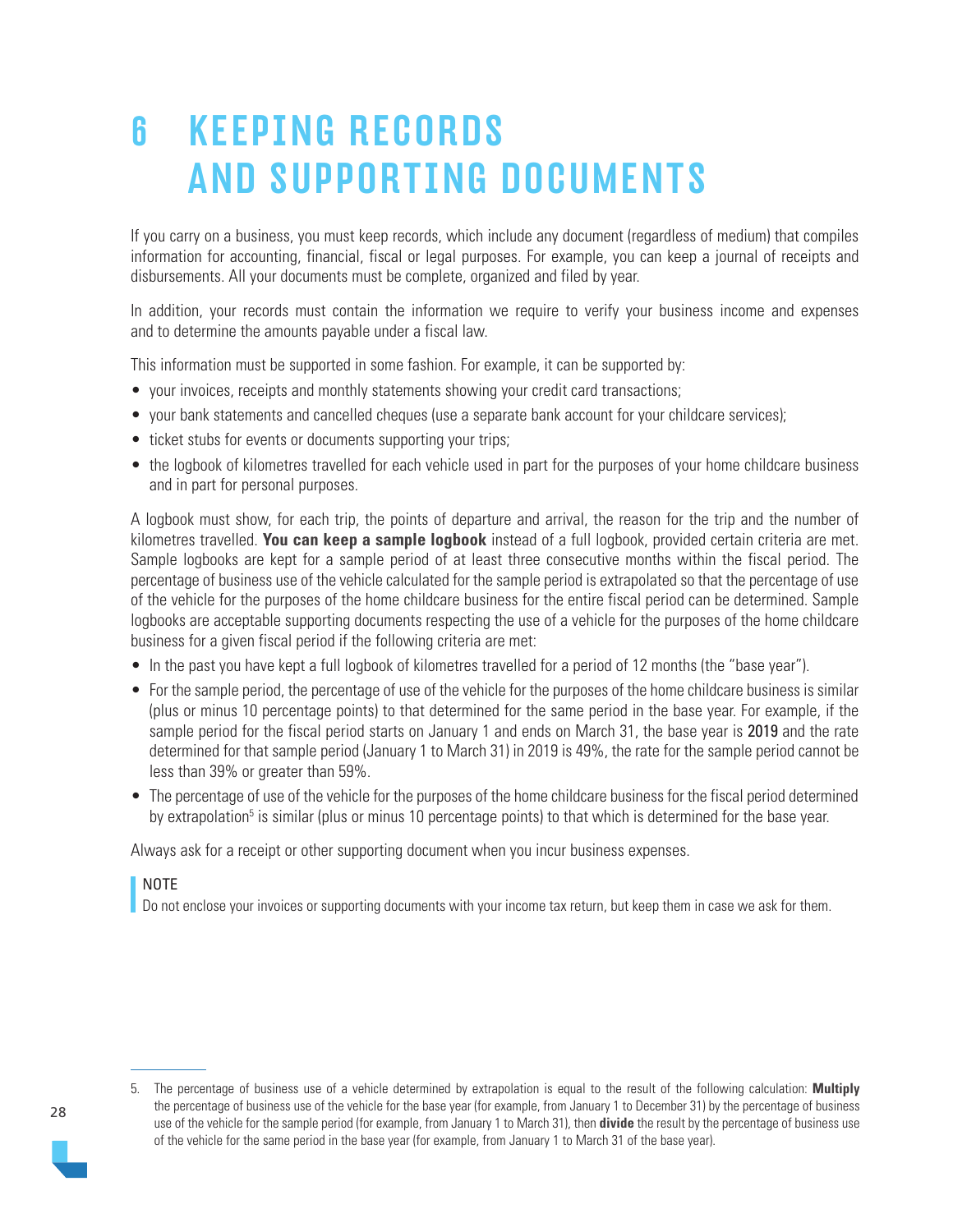#### <span id="page-28-0"></span>**Keeping accounting records and supporting documents**

You must keep all accounting records and original supporting documents for at least six years after the last taxation year to which they apply.

This obligation also applies to you if you keep electronic or computerized records or documents. In that case, you must keep these records and documents in intelligible form on the same medium for at least six years after the last taxation year to which they apply. In addition, you must take all necessary measures to ensure and maintain their integrity throughout their life cycle.

If your income tax return is filed late, you must keep all records and supporting documents for at least six years after the date on which your return is filed.

## 7 ISSUING RL-24 SLIPS OR RECEIPTS

**You must issue the RL-24 slip** attesting to the payment, by an individual, of expenses related to the childcare services you provided to the individual in the course of a calendar year **if you are in one of the following situations**:

- You are recognized as a home childcare provider by an accredited home childcare coordinating office.
- Your **gross** income from providing childcare services is \$30,000 or more.

#### NOTES

- You are not required to provide an RL-24 slip for a calendar year to an individual who paid **only** the government-set contribution for that year, since it does not constitute an expense that qualifies for the refundable tax credit for childcare expenses. However, you must provide an RL-24 slip to an individual for the days where he or she paid a contribution (or another amount), where you did not provide childcare services **and** did not receive grant monies from the Ministère de la Famille. In this case, the contribution can constitute an expense giving entitlement to the refundable tax credit for childcare expenses.
- If you are required to issue RL-24 slips for a year, you must submit to us, by the last day of February of the following year, the RL-24 Summary: Childcare Expenses (form RL-24.S-V) and copy 1 of the RL-24 slips. You must also remit copy 2 to the individuals who paid childcare expenses. The Tax Administration Act provides for penalties for the late filing of the RL-24 slips and RL-24 summary.

For information on the data that must be shown on the RL-24 slip, the method for filing and transmitting RL-24 slips or for amending or cancelling RL-24 slips, see the *RL-24 Summary: Childcare Expenses* (form RL-24.S-V).

**If you are not in one of the situations listed above**, you are not required to file the RL-24 slip, but **you must issue a receipt** to the individual for whom you provided childcare services so that he or she can claim the refundable tax credit for childcare expenses. The receipt must show your full name, your social insurance number, your address and the amount the individual paid for the childcare services you provided during the calendar year.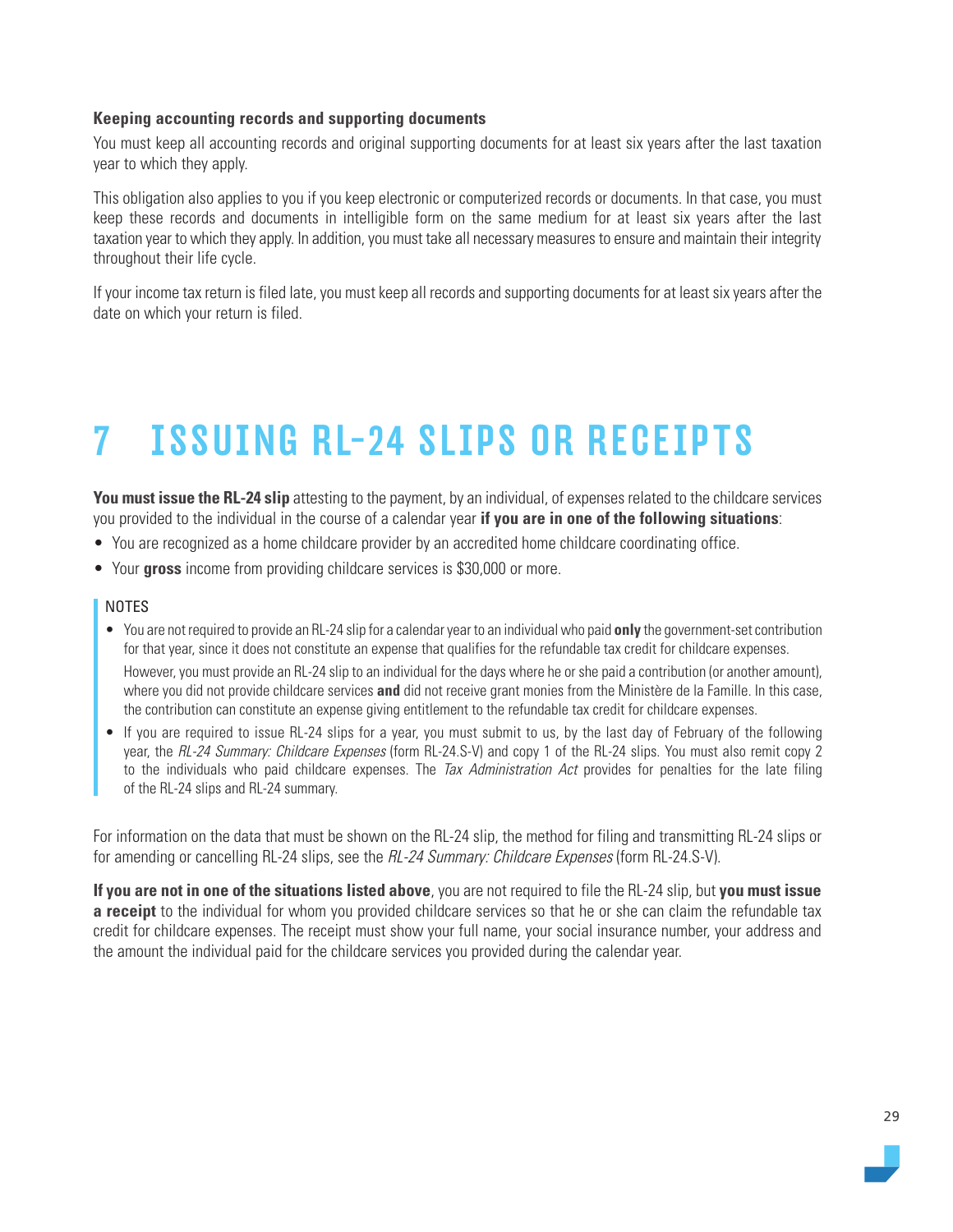## <span id="page-29-0"></span>8 INSTALMENT PAYMENTS

Instalment payments (also called "quarterly payments") are partial remittances that an individual makes periodically to cover a portion of his or her income tax for the current year, the health contribution as well as the contributions to the QPP and the health services fund, and the premiums payable under the Québec prescription drug insurance plan and the QPIP.

Normally, we send form TPZ-1026.A-V, *Instalment Payments Made by an Individual*, to the persons concerned, thereby notifying them in writing of the amount of their payments.

However, you can calculate your payments yourself by completing form TP-1026-V, Calculation of Instalment Payments to Be Made by Individuals. You must choose one of the methods indicated on the form, that is:

- the previous-year method; or
- the current-year method.

## **8.1 Terms**

You must make instalment payments if your estimated net income tax payable for 2021 is over \$1,800 and one of the two following situations applies to you:

- Your net income tax payable for 2020 is over \$1,800.
- Your net income tax payable for 2019 was over \$1,800.

Generally speaking, your net income tax payable for a year is the amount by which your income tax payable for the year exceeds the total, for the same year, of your income tax withheld at source and the refundable tax credits to which you are entitled.

## **8.2 Due dates**

Instalment payments, if required, must be made four times a year: by March 15, June 15, September 15 and December 15 of the year concerned. In February and August, we send you form TPZ-1026.A-V, Instalment Payments Made by an Individual, which gives the amount of your instalments. The amount of your instalments for March and June 2021 is based on your 2019 income tax return, whereas the amount of your instalments for September and December 2021 is based on your 2020 income tax return.

## **8.3 Interest charges**

We charge interest, capitalized daily, on any instalment (or portion thereof) that is not paid by the due date. Furthermore, if you pay **less than 75%** of the required instalment, **additional interest of 10%** per year, capitalized daily, is charged on the unpaid portion of the instalment.

#### NOTES

If all your instalment payments are made on time and correspond to the amounts we estimated, you will not be required to pay interest, even if all your payments total less than your income tax payable for the year. For further information, see guide IN-105-V, Instalment Payments of Income Tax.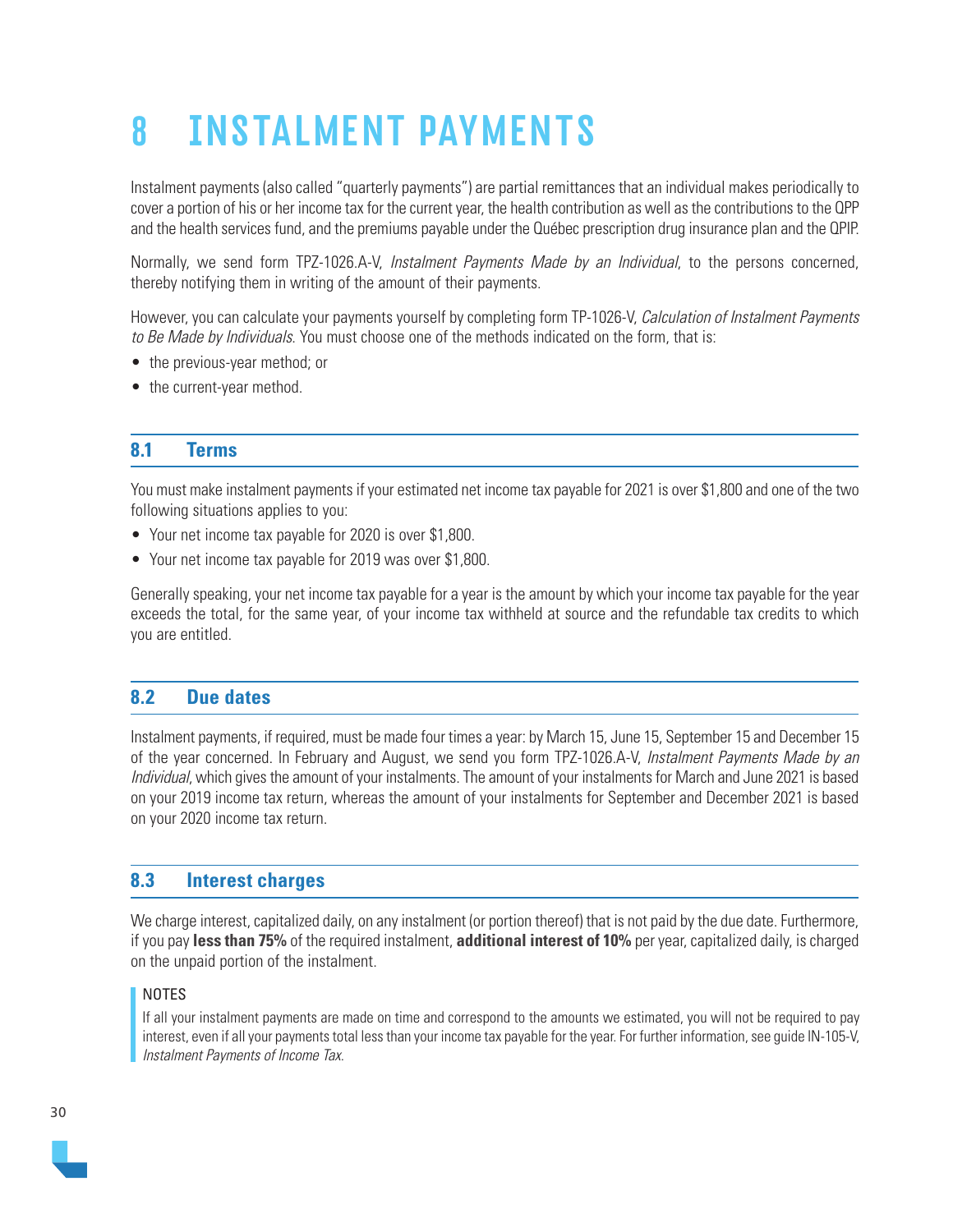## <span id="page-30-0"></span>9 FILING A PARTNERSHIP INFORMATION RETURN

Partnerships must file a Partnership Information Return (form TP-600-V). For more information on filing the return, see the Guide to Filing the Partnership Information Return (TP-600.G-V).

## 10 FILING DEADLINE

If you or your spouse is reporting business income, you have until June 15, 2021, to file your 2020 income tax return; no late-filing penalty will be imposed with respect to returns filed by this date. If you take advantage of this extension and you have a balance owing on April 30, 2021, you must still pay that balance in full by April 30, 2021, or interest on the balance will be calculated as of May 1, 2021.

Be sure to enclose with your income tax return form TP-80-V, Business or Professional Income and Expenses, or your financial statements. Also enclose, if applicable, form TP-80.1-V, Calculation of Business or Professional Income, Adjusted to December 31, and form TP-1086.R.23.12-V, Costs Incurred for Work on an Immovable.